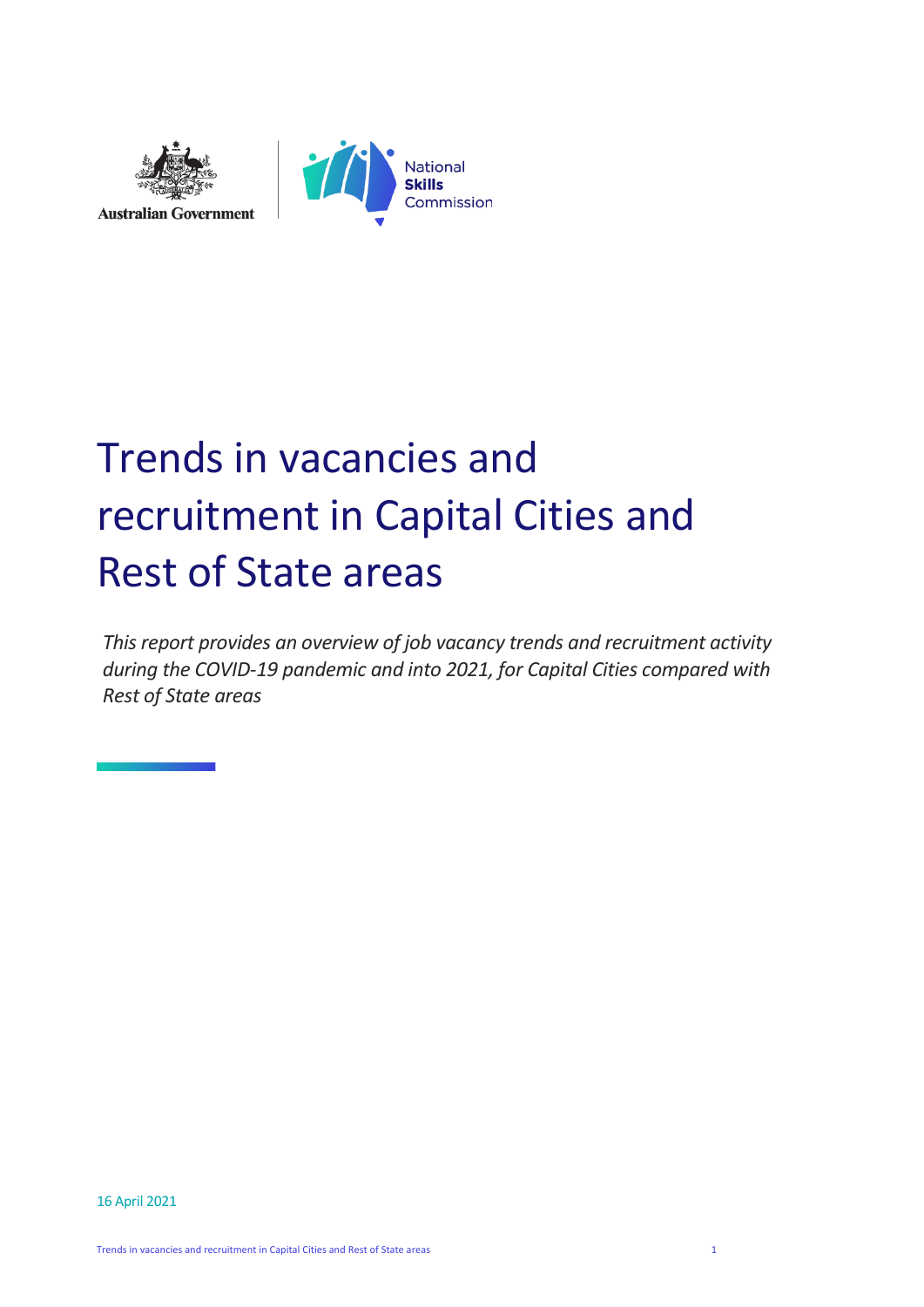

With the exception of the Commonwealth Coat of Arms, the Department's logo, any material protected by a trade mark and where otherwise noted

all material presented in this document is provided under a Creative

Commons Attribution 3.0 Australia licence. The details of the relevant licence conditions are available on the Creative Commons website (accessible using the links provided) as is the full legal code for th[e CC BY 3.0 AU licence.](https://creativecommons.org/licenses/by/3.0/au/)

The document must be attributed as Trends in vacancies and recruitment in Capital Cities and Rest of State areas.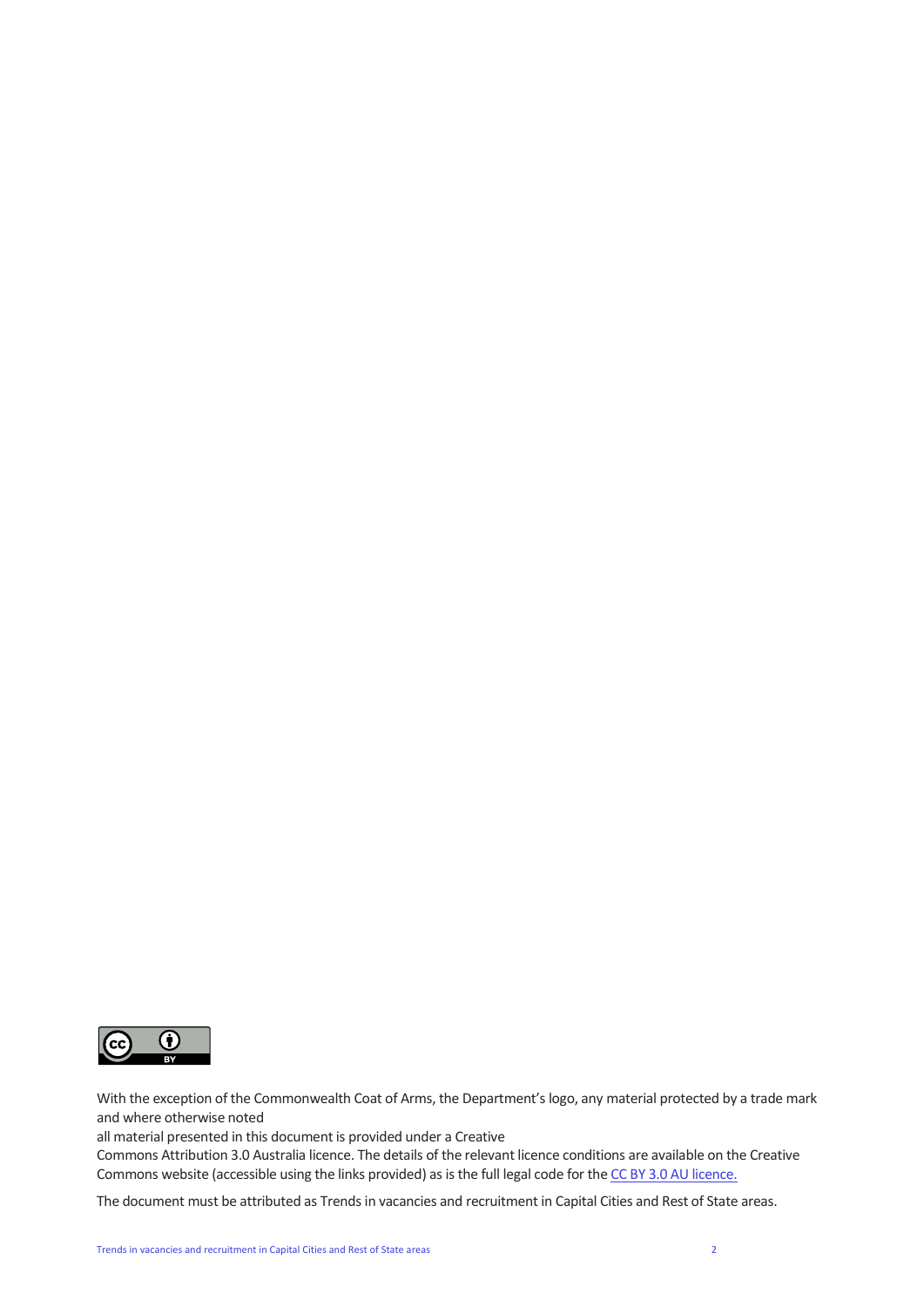## **Contents**

| Part 1 Internet Vacancy Index trends in Capital Cities and Rest of State areas  5 |  |
|-----------------------------------------------------------------------------------|--|
| Part 2 Recruitment difficulty in Capital Cities and Rest of State areas           |  |
|                                                                                   |  |
|                                                                                   |  |
|                                                                                   |  |
|                                                                                   |  |
|                                                                                   |  |
|                                                                                   |  |
|                                                                                   |  |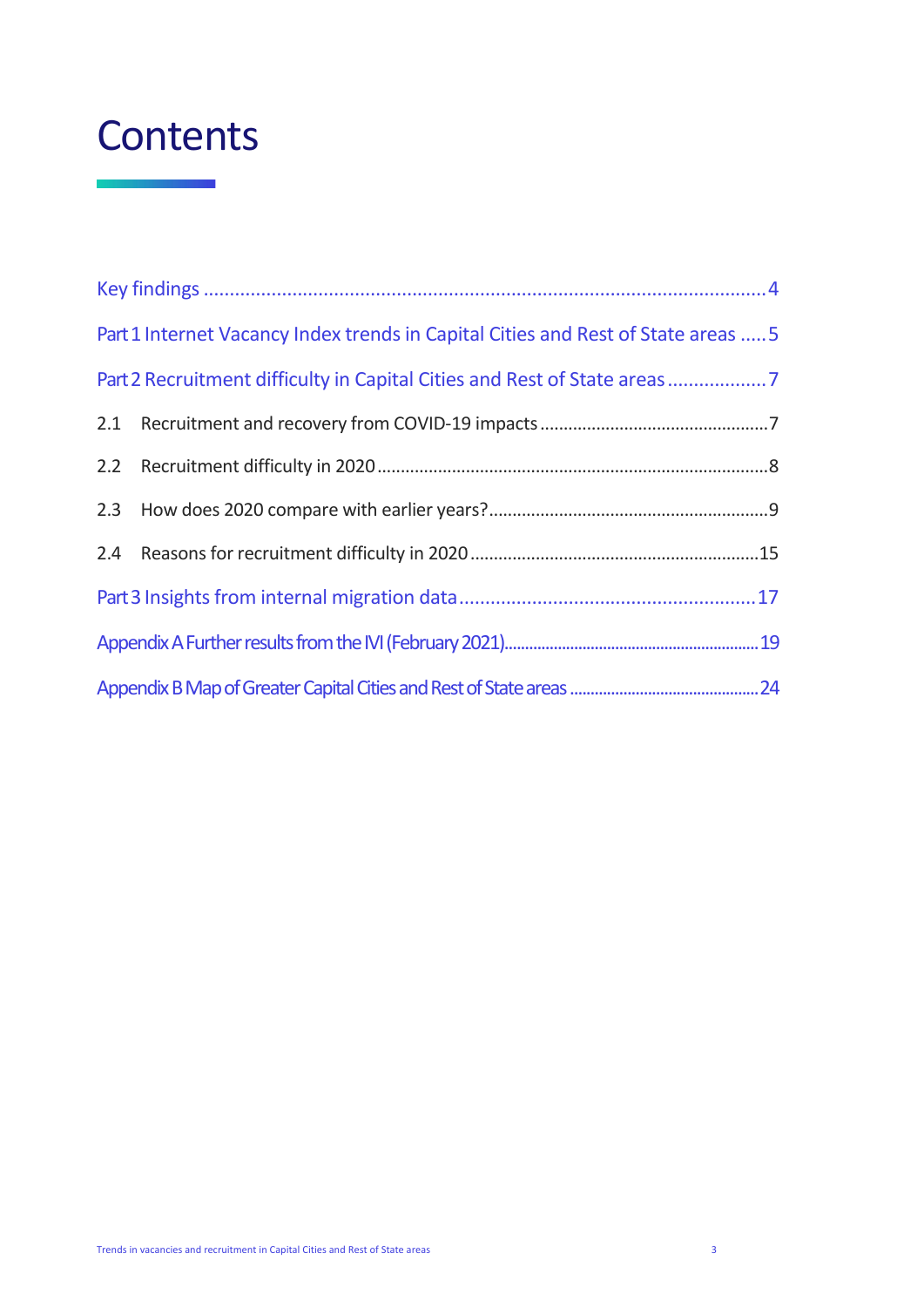# <span id="page-3-0"></span>Key findings

- Recruitment activity has recovered since the trough in April 2020. Job advertisements in Capital Cities, as measured by the National Skills Commission's Internet Vacancy Index (IVI), have risen to levels commensurate with those observed prior to the COVID-19 downturn, while job advertisements in Rest of State areas have now *surpassed* previously observed levels.
- The incidence of recruitment difficulty among recruiting employers in 2020 has increased in Rest of State areas compared with 2019, while decreasing slightly in Capital Cities over the same period.<sup>1</sup>
	- o In Rest of State areas, the overall increase in the incidence of recruitment difficulty was largely driven by employers more frequently having difficulty recruiting for medium skilled (Skill Level 3) and lower skilled (Skill Levels 4-5) occupations.
	- o Looking at the skilled labour market, the Survey of Employers who Recently Advertised (SERA) found that employers recruiting for skilled positions in the period after severe national COVID-19 restrictions were lifted (July to October 2020) were more likely to fill their vacancies than those recruiting during the pre-COVID-19 period. Since November 2020, however, the proportion of skilled vacancies being filled has declined in both Capital Cities and Rest of State areas compared with the pre-COVID-19 level.
- The most common reasons for employers' recruitment difficulty during 2020 were a lack of applicants and applicants being unsuitable to the position. Employers in Rest of State areas recruiting for skilled positions often mentioned their *location* as a reason for their recruitment difficulty.
- The reason for the increased prevalence of recruitment difficulty in Rest of State areas is unclear, although is likely to be due to a number of factors, such as the closure of international borders (and therefore, access to a seasonal workforce) and the scale of recruitment activity.
- Recruitment difficulty is an important area of ongoing investigation for the National Skills Commission. Further research on this topic is currently being undertaken, including:
	- o Employers' perceptions on what made the recruitment process difficult
	- o The severity of employers' recruitment difficulty
	- o Whether employers were able to fill their vacancies
	- o How long the position took to fill
	- o Whether the employer had to modify their recruitment to find staff.

<sup>1</sup> *Recruitment Experiences and Outlook Survey* (2020) and *Survey of Employers' Recruitment Experiences*(2019).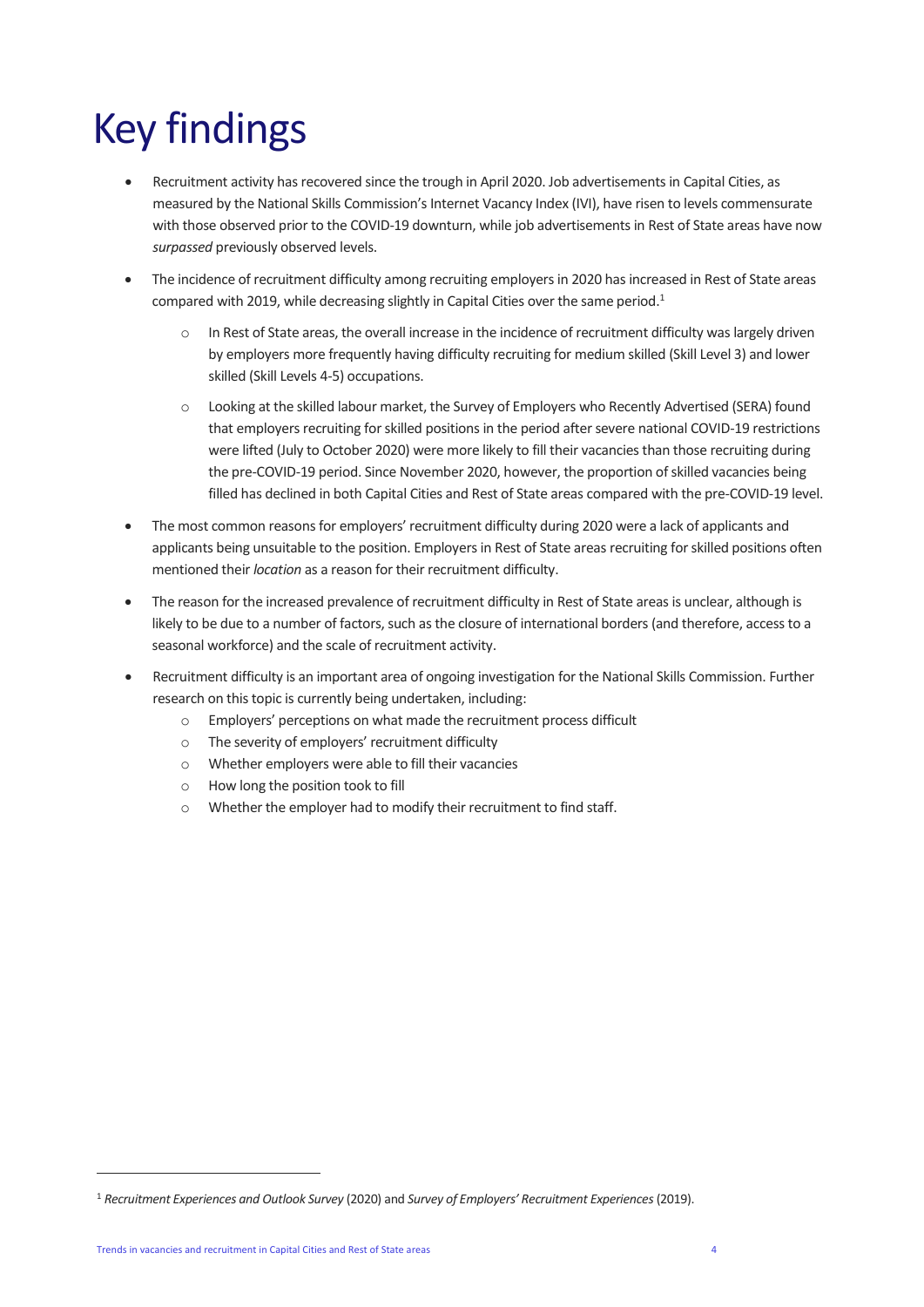## <span id="page-4-0"></span>Part 1 Internet Vacancy Index trends in Capital Cities and Rest of State areas

Overall, in seasonally adjusted terms, the latest Internet Vacancy Index (IVI) data show a continued increase in job advertisement levels, up 7.0% (or 12,600 job advertisements) over the month to February 2021. This represents the 10<sup>th</sup> consecutive month on month increase in job advertisements, which now stand 14.3% (or 24,000 job advertisements) above the pre-COVID-19 levels<sup>2</sup>.

The strong recovery in recruitment activity has been observed in both Capital City and Rest of State areas since the downturn associated with the COVID-19 pandemic. However, the initial impact of COVID-19 on recruitment activity was more severe in Capital Cities than Rest of State areas, with job advertisements falling by 58.7% and 40.6% between February 2020 and April 2020 respectively. Consequently, recent recovery has returned Capital City recruitment activity to levels commensurate with those observed prior to the COVID-19 downturn, up by 6.9% or 9,000 job advertisements as compared to pre-COVID-19 levels to stand at 140,300 in February 2021. Whereas the uptick in Rest of State recruitment activity represents job advertisements surpassing previously observed levels. The Rest of State IVI series recorded a new series high (the series began in March 2010) of 52,700 job advertisements in February 2021 and has increased 45.0% or 16,400 job advertisements from pre-COVID-19 levels.

The proportion of total job advertisements across the country recorded in Rest of State areas reached a series high of 29.7% in April 2020 (during the trough of the COVID-19 downturn in total recruitment activity), and has declined only slightly since, standing at 27.3% in February 2021. The proportion of total job advertisements accounted for by Rest of State areas remains well above the 21.7% average seen over the 12 months to February 2020.



#### **Figure 1: Recruitment activity recovery comparison – IVI job advertisements five years to February 2021**

*Source: National Skills Commission, Internet Vacancy Index, seasonally adjusted data, February 2021. Note: Seasonally adjusted IVI estimates at the regional level of detail are not currently released publicly.* Further IVI results disaggregated results by region, skill level and occupation can be found in Appendix A.

<sup>&</sup>lt;sup>2</sup> Pre-COVID-19 job advertisement levels are defined as the 12-month average in the seasonally adjusted IVI series to February 2020.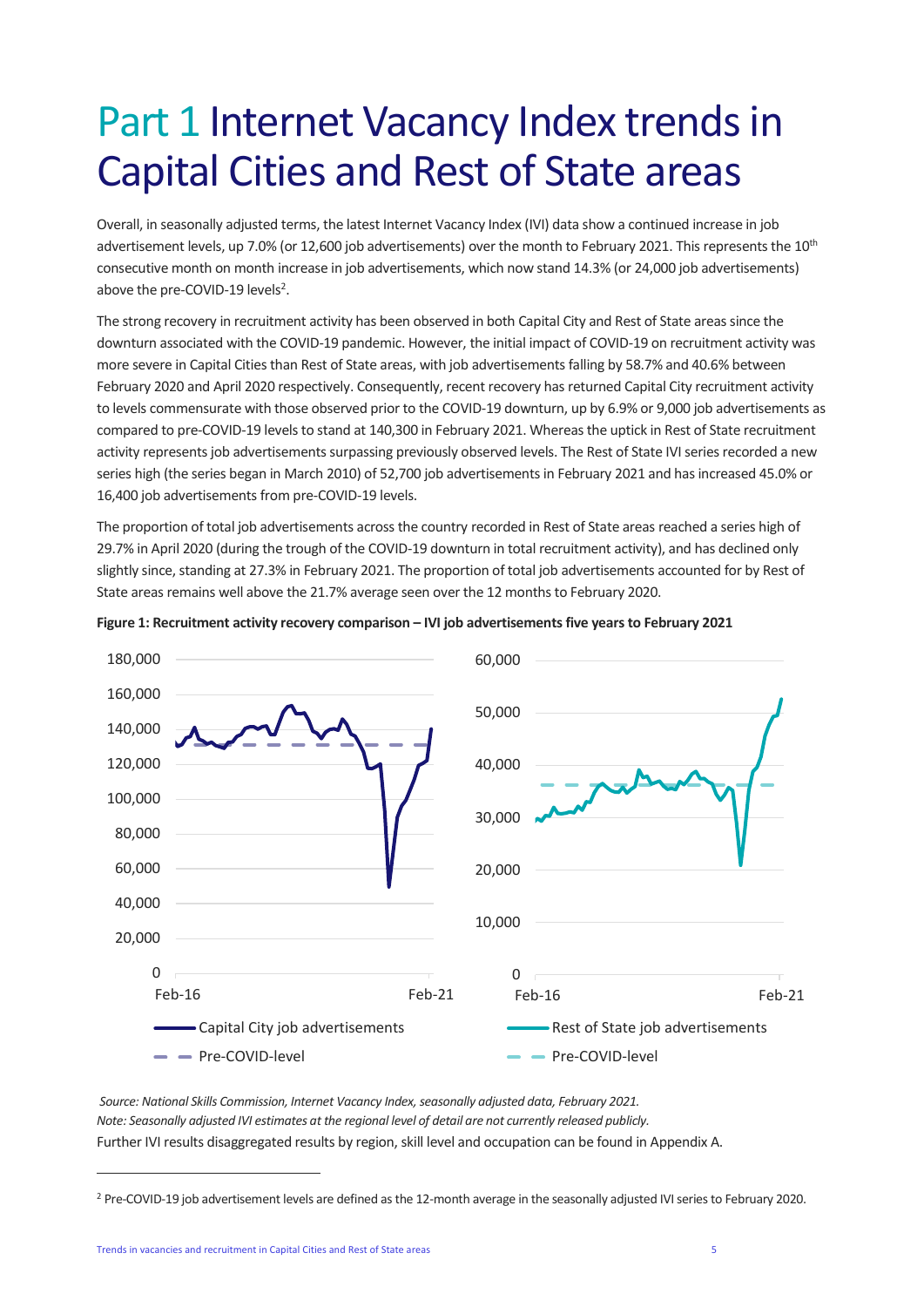#### **Industry employment dynamics in Rest of State and Capital City areas – February 2021 quarter results**

ABS Labour Force data also show that the largest falls in employment by industry occurred in Capital Cities, due in part to their larger populations and the impacts of more severe restrictions related to the COVID-19 pandemic. For example, from February 2020 to February 2021 employment in Accommodation and Food Services declined by 69,800 in Capital Cities, compared with a fall of 14,100 in Rest of State areas. Other industries which recorded significant falls in Capital Cities include Administrative and Support Services (-42,400), Other Services (-16,200) and Arts and Recreation Services(-14,200).

It is worth noting, however, that the number of industries that recorded an increase in employment from February 2020 to February 2021 was similar, with employment increasing in 11 of the 19 industries in Rest of State areas, compared with nine in the Capital Cities.

In a majority of industries, the direction of change in employment over the period from February 2020 to February 2021 was the same in Rest of State areas and Capital Cities. For example, Retail Trade recorded the largest increase in employment in Rest of State areas and the second largest increase in Capital Cities over the period (up by 49,400 and 21,200 respectively).

In some industries, however, there was a significant disparity in changes in employment between Capital Cities and Rest of State areas from February 2020 to February 2021. For instance, employment in Education and Training increased by 11,800 in Capital Cities over the period, compared with a fall of 47,100 in Rest of State areas. In the Rental, Hiring and Real Estate Services industry, employment in Rest of State areas increased by 3,000 compared with a fall of 7,800 in the Capital Cities.



**Figure 2: Change in employment by region – February 2020 to February 2021**

*\*Source: Australian Bureau of Statistics, Labour Force Survey custom data, February 2021 original data.* 

*\*Note: Rest of State/Capital City employment statistics are original data aggregated from SA4 level and should be used with caution.*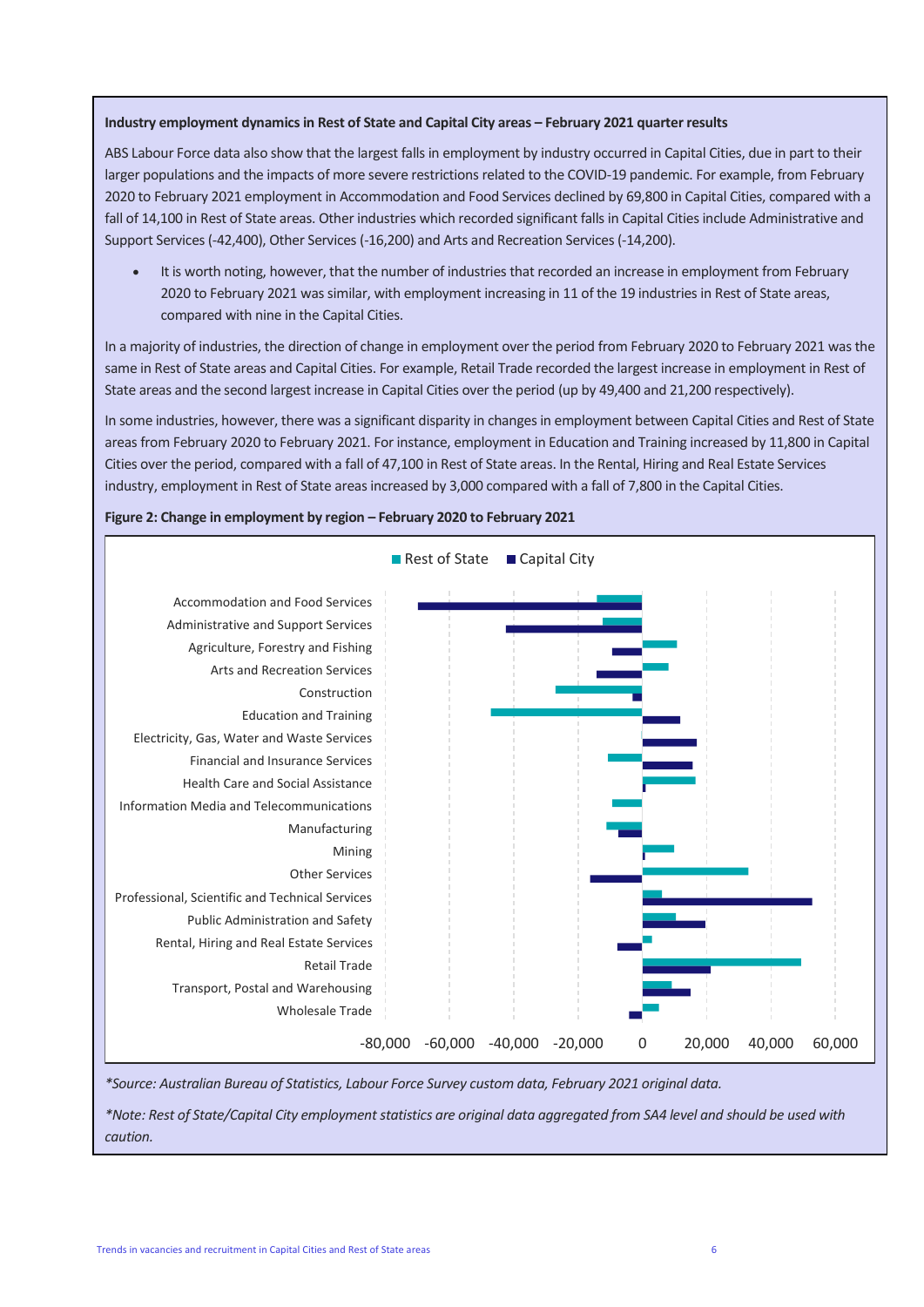## <span id="page-6-0"></span>Part 2 Recruitment difficulty in Capital Cities and Rest of State areas

This section draws on results from the National Skills Commission's *Recruitment Experiences and Outlook Survey* (REOS) <sup>3</sup> to highlight key findings on recruitment difficulty in 2020.

### <span id="page-6-1"></span>2.1 Recruitment and recovery from COVID-19 impacts

In line with trends identified in the IVI data collection, recruitment activity collected via the REOS suggests that there has been a faster recovery in Rest of State areas than in Capital Cities. Figure 3 below highlights the disparity in recruitment rates between the two region types. Since June 2020, there has been a consistently higher rate of recruitment among employers in Rest of State areas compared with employers in Capital Cities.



**Figure 3: Employers recruiting by region type**

4 weeks ending

Figure 4 shows that throughout the latter half of 2020 employers in Rest of State areas recovered from COVID-19 impacts at a faster rate compared with employers in Capital Cities. In December, around 41% of employers reported no impact from COVID-19, compared with around 25% in Capital Cities. This is likely to reflect the high concentration of COVID-19 cases in Capital Cities relative to Rest of State areas. It is worth noting, however, that results in early 2021 show that the proportions of unaffected employers in Capital Cities and Rest of State areas have generally converged.





<sup>&</sup>lt;sup>3</sup> Note that the REOS sample is targeted towards employers with five or more employees and excludes many government organisations and employers in the Agriculture, Forestry and Fishing industry.

<sup>4</sup> Prior to 10 August 2020, employers were asked about the impact of COVID-19 since March 2020; from 10 August 2020, employers were asked about the *current* impact of COVID-19.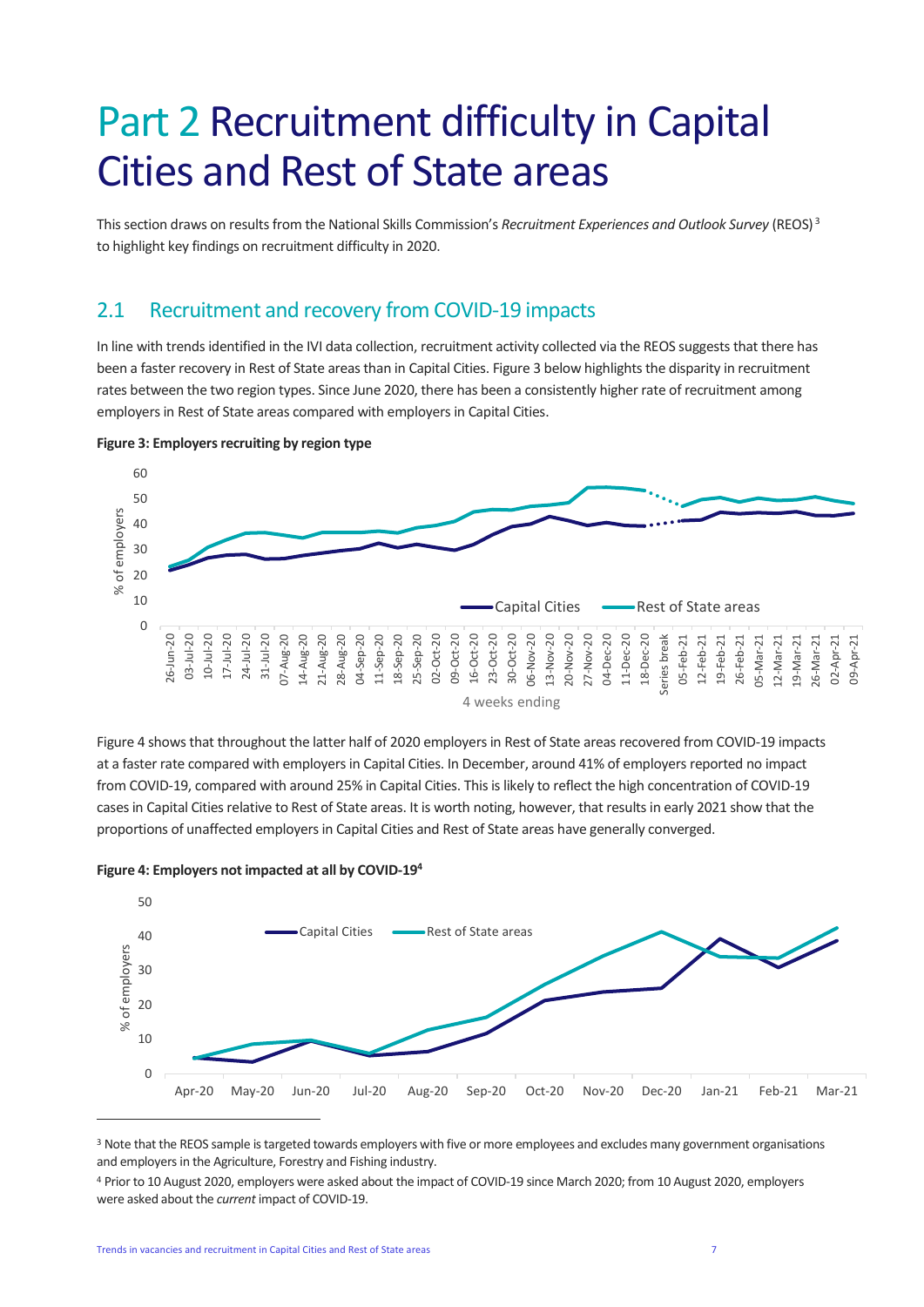### <span id="page-7-0"></span>2.2 Recruitment difficulty in 2020

Following a pause after the onset of the pandemic in March 2020, the NSC resumed its survey question on recruitment difficulty in August 2020. Between 10 August and 18 December 2020, 39% of surveyed employers were recruiting or had recruited in the past month. Of these, 43% reported having difficulty filling their vacancies. This is similar to the proportion recorded in 2019.

Results from the REOS suggest that recruitment has become more difficult for employers in Rest of State areas, while those in Capital Cities are now *less*likely to report difficulty in filling vacancies than prior to COVID-19. Across Australia, a lack of applicants and applicants being unsuitable to the position remain the two most likely reasons for recruitment difficulty, while one in five Rest of State employers who had difficulty believed that their *location* was a reason they had difficulty filling vacant positions.

Figure 5 shows that the incidence of recruitment difficulty in 2020<sup>5</sup> varies by region type and skill level<sup>6</sup> of the occupation being recruited for. Recruitment difficulty is more prevalent in Rest of State areas than in Capital Cities, and more common for medium and higher skilled occupations than for lower skilled occupations.





Across the period of data collection from the current iteration of the REOS survey (August 2020 to April 2021), the proportion of recruiting employers having recruitment difficulty decreased from the 48% recorded in the four weeks to 4 September, to 37% in the four weeks to 5 March 2021, before it increased again to 48% in the four weeks to 9 April 2021 (Figure 6). As a proportion of all employers surveyed, the proportion that had recruitment difficulty over this period increased from 16% to 22% (Figure 7), in part due to the increasing rate of recruitment from August 2020 to November 2020.

<span id="page-7-1"></span>

<sup>5</sup> Employers surveyed from 10 August to 18 December 2020.

*Source: REOS (August to December 2020)*

<sup>&</sup>lt;sup>6</sup> In this report, lower skilled refers to occupations with an ANZSCO Skill Level of 4 or 5, medium skilled refers to an ANZSCO Skill Level of 3, and higher skilled refers to an ANZSCO Skill Level of 1 or 2.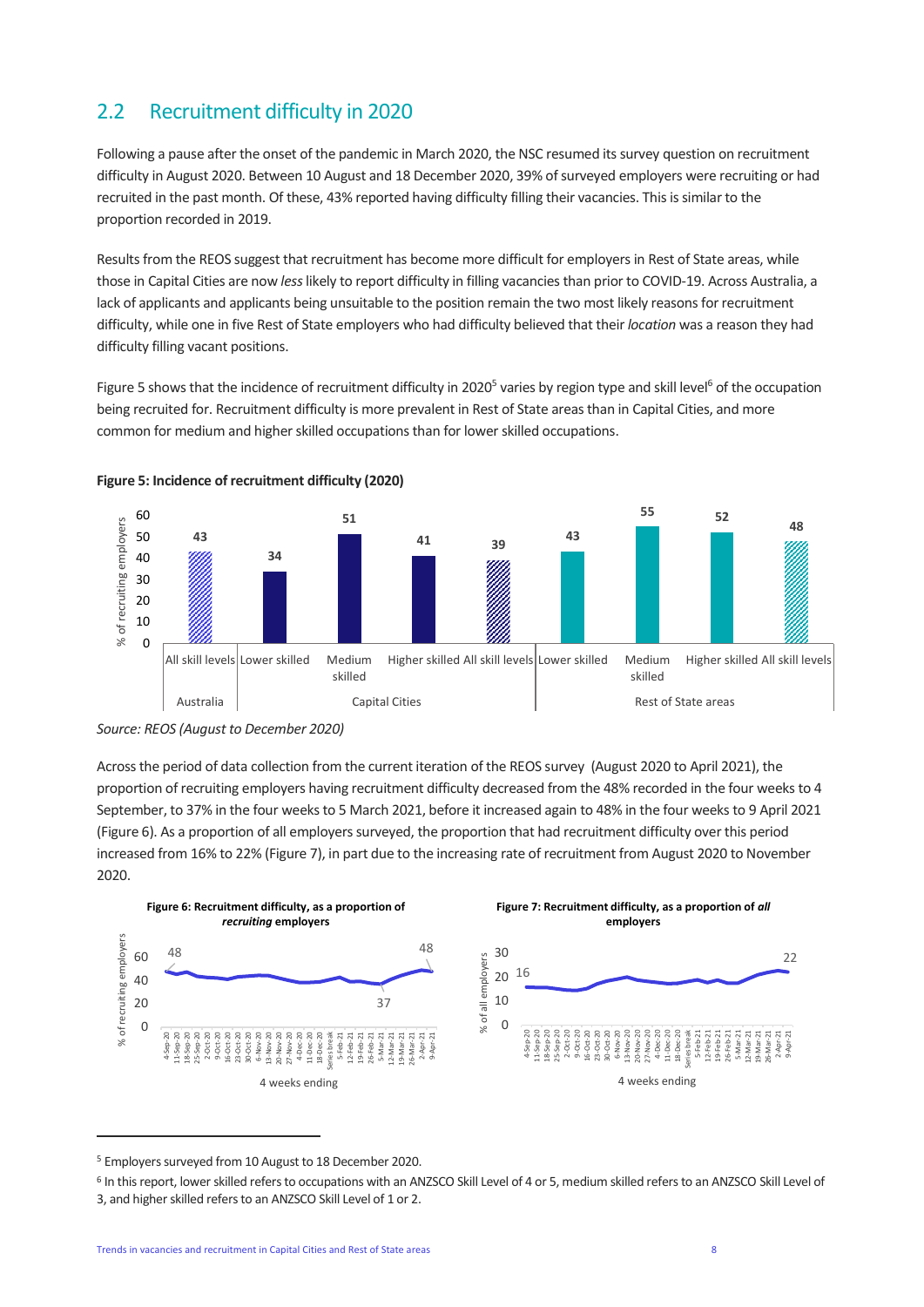### 2.3 How does 2020 compare with earlier years?<sup>7</sup>

There has been little change in the overall incidence of recruitment difficulty between 2019 and 2020 (noting that data collection in 2020 took place from August to December). Recruitment difficulty has been more common in the last three years than in 2016, when the level of difficulty was seven percentages points lower compared with 2020.





In 2020, recruitment difficulty in Rest of State areas exceeded that recorded for Capital Cities for the first time over the period for which we have comparable data (Figure 9).



#### **Figure 9: Recruitment difficulty by region type**

Figure 10 shows the rates of recruitment difficulty for Capital Cities and Rest of State areas through the last five months of 2020 and early 2021 (the period for which REOS survey data is available). In Rest of State areas, recruitment difficulty stood at 52% in the four weeks to 9 April 2021, slightly below the recent peak of 55% in the four weeks to 26 March 2021, but well above the trough of 41% in February 2021. Recruitment difficulty in Capital Cities generally declined from August 2020 to February 2021, but has recently increased again to stand at 45% in the four weeks to 9 April 2021.

<sup>7</sup> Data from 2016 to 2019 are based on results from the *Survey of Employers' Recruitment Experiences*(SERE). Due to changes in questions from the SERE to the REOS, comparisons from 2019 to 2020 can be difficult to interpret and should be treated with some caution.

<sup>8</sup> 2020 results are based on employers surveyed from 10 August 2020 to 18 December 2020.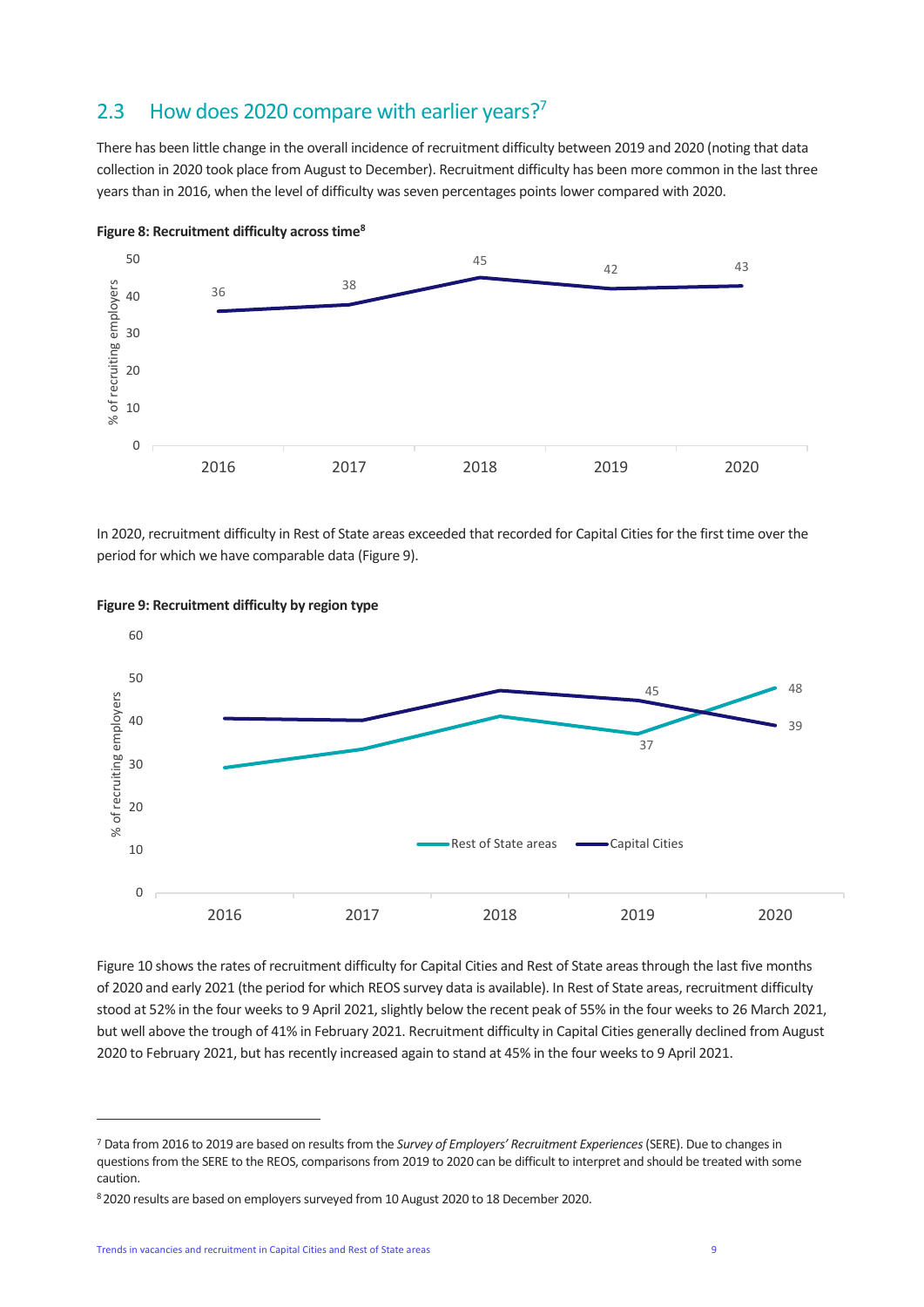



Disaggregating data by Remoteness Areas<sup>9</sup> shows that there have been increases in the incidence of recruitment difficulty among recruiting employers for Inner Regional, Outer Regional, and Remote and Very Remote regions. Employers in Major Cities have experienced a fall in the incidence of recruitment difficulty, which is similar to the result obtained for Capital Cities. This data also suggests that employers in remote and very remote areas are more likely to find recruitment difficult than employers in regional areas and major cities, particularly since 2018.



**Figure 11: Recruitment difficulty by Remoteness Areas<sup>10</sup>**

<sup>9</sup> Remoteness Areas are based on the Accessibility and Remoteness Index of Australia (ARIA+), produced by the Hugo Centre for Population and Housing. The 'Major Cities' category includes non-capital cities such as Wollongong, the Gold Coast and Newcastle, and excludes the smaller capital cities of Darwin and Hobart.

<sup>&</sup>lt;sup>10</sup> Results for 'Remote and Very Remote' regions are based on small sample sizes and should be interpreted with caution.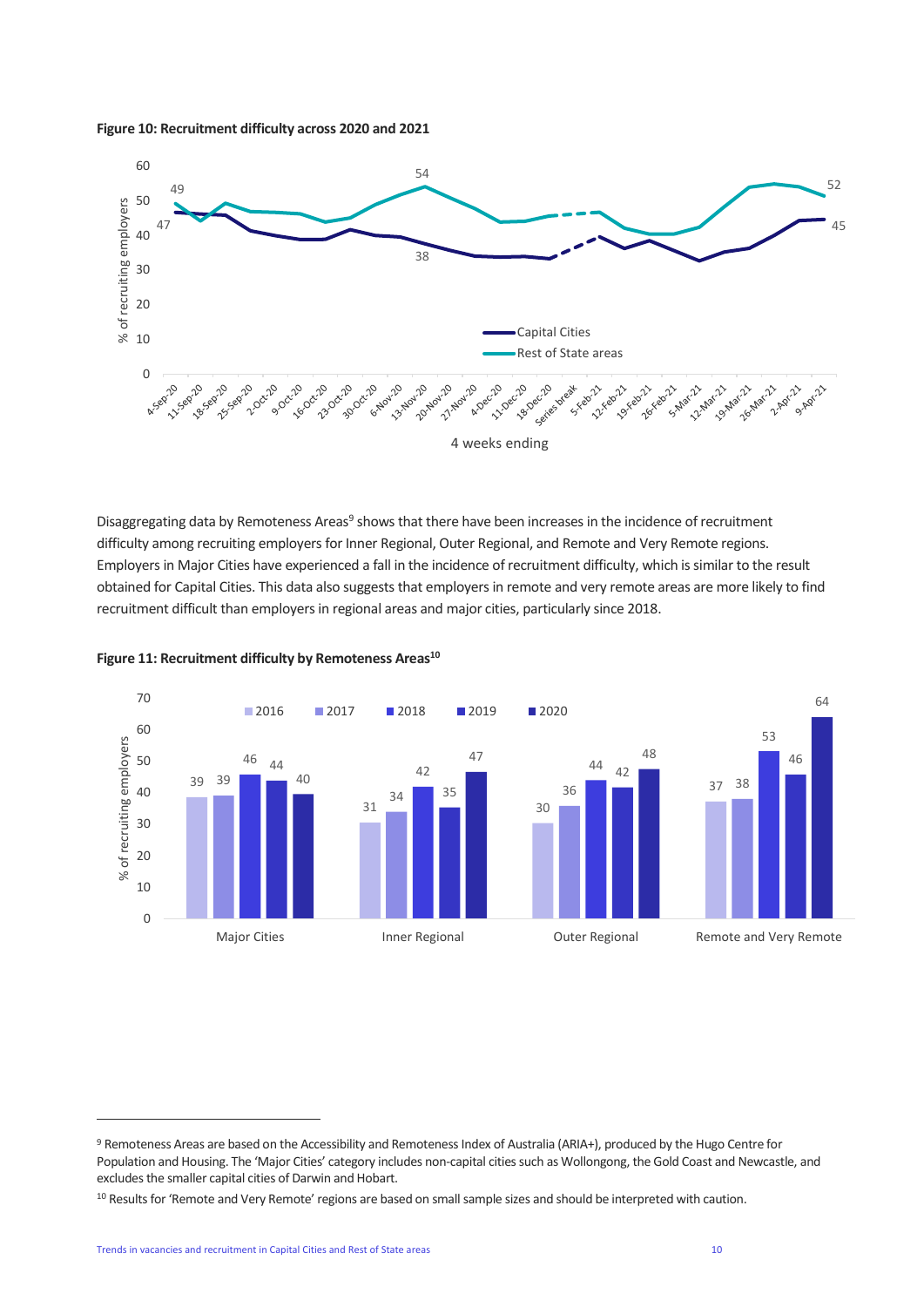Figure 12 provides an overview of the change in incidence of recruitment difficulty by skill level, in Rest of State areas and Capital Cities from 2019 to 2020:

- In Rest of State areas, the increase in recruitment difficulty has occurred mainly for lower skilled and medium skilled occupations
- In Capital Cities, the decline in recruitment difficulty has occurred across all skill levels.



**Figure 12: Percentage point change in recruitment difficulty, 2019 and 2020**

Figures 13 and 14 provide a time series of recruitment difficulty incidence by skill level of the occupation recruited for and show that while the proportion of employers experiencing recruitment difficulty has increased in Rest of State areas across most skill levels, the opposite has occurred in Capital Cities, with a lower proportion of employers finding it difficult to obtain new staff across all skill level groups.

In Rest of State areas, the proportion of employers with recruitment difficulty for lower skilled and medium skilled occupations is at its highest level since at least 2015 (noting that comparable data goes back to 2016). The rate of difficulty for higher skilled occupations is high compared with 2016 and 2017, but has remained steady since 2018.



**Figure 13: Recruitment difficulty by skill level - Rest of State areas**

In Capital Cities, the proportion of employers having recruitment difficulty decreased for all skill level groups from 2019 to 2020. The most significant fall was for medium skilled occupations (a fall of 10 percentage points), now lower than any result from 2016 to 2019.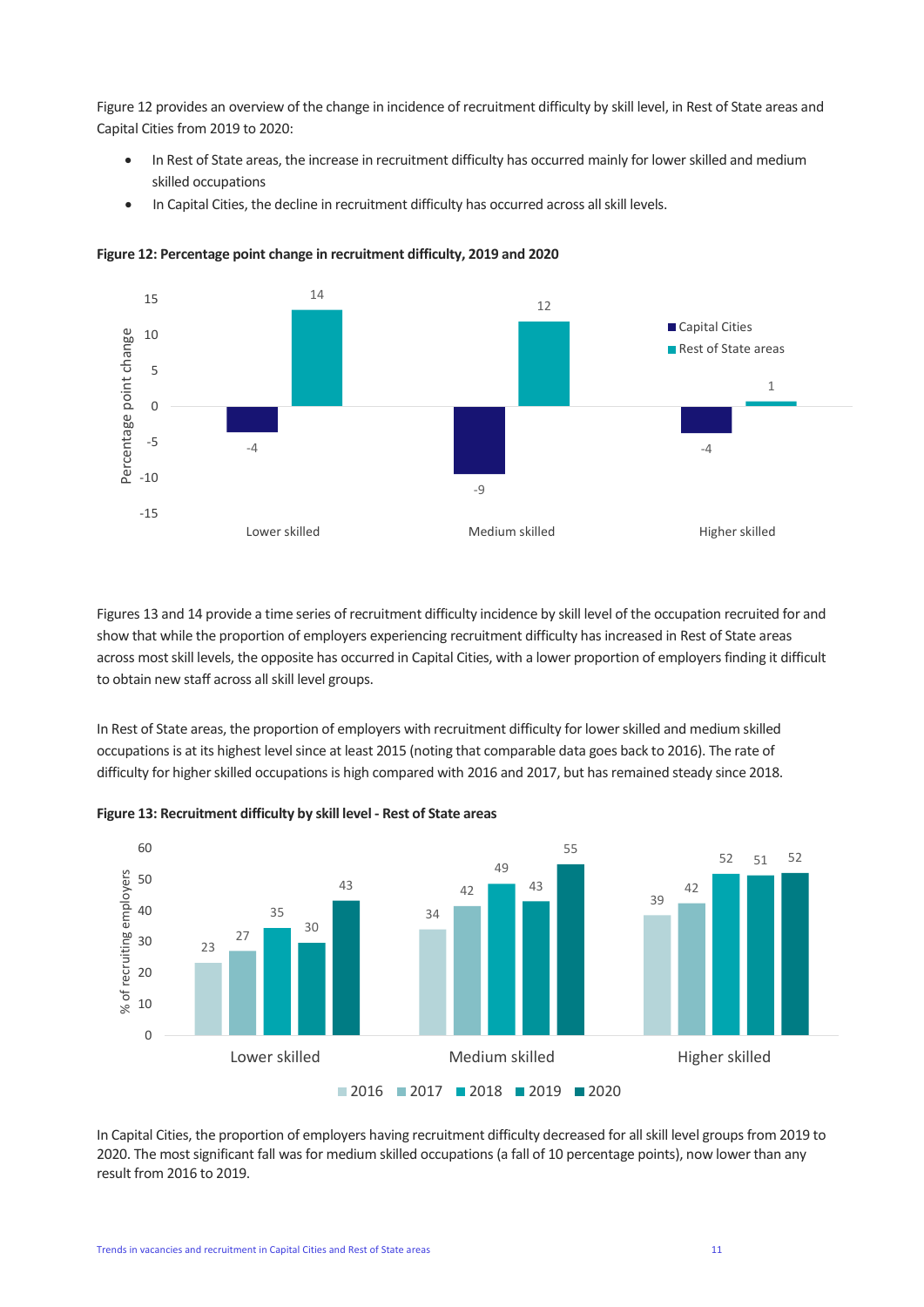#### **Figure 14: Recruitment difficulty by skill level - Capital Cities**



#### **Does recruitment difficulty indicate that vacancies are being left unfilled?**

Recruitment difficulty is not synonymous with skills shortages or the inability to fill vacant positions. An employer having difficulty recruiting could mean that it took longer for them to fill the vacancy or they were unable to find a "perfect fit".

• Departmental research from 2018-2019<sup>11</sup> shows that most employers were able to respond to their recruitment difficulty without being significantly affected. Employers responded by increasing the hours of existing staff while they looked for new staff, hiring someone with less experience and training them up, using labour hire to temporarily fill positions or by readvertising the position.

Results from another NSC survey - the Survey of Employers who Recently Advertised (SERA)<sup>12</sup> - show that in both Rest of State areas and Capital Cities, recruiting employers more frequently filled their skilled vacancies in the period after the lifting of severe national COVID-19 related restrictions compared with the pre-COVID-19 period. Since November 2020, however, employers have been less likely to fill their skilled vacancies, with the proportion filled in both Capital Cities and Rest of State areas (see Table 1) falling to levels below the pre-COVID-19 period.

Differences in results between REOS data and SERA data reflect differences in the timing, scope and coverage of each survey. As such, findings should be treated with caution, noting that the National Skills Commission will continue to monitor these data.

|                     | Pre-COVID-19 period<br>(Sept 2019-March 2020) | Jul 2020 - Oct 2020 | Nov 2020-Feb 2021 |
|---------------------|-----------------------------------------------|---------------------|-------------------|
| Capital Cities      | 62%                                           | 70%                 | 57%               |
| Rest of State areas | 55%                                           | 62%                 | 53%               |

#### **Table 1: Proportion of vacancies filled (Skill levels 1-3, SERA data)**

*The survey was temporarily suspended between April and June 2020 due to the COVID-19 pandemic. The occupations covered by this survey vary over the time series.*

<sup>11</sup> National Skills Commission, *Employer perspectives on recruitment difficulty – 2018*, available from <https://lmip.gov.au/default.aspx?LMIP/GainInsights/EmployersRecruitmentInsights>

<sup>12</sup> The SERA aims to identify shortages in the Australian labour market for selected skilled occupations (ANZSCO Skill Levels 1-3). The survey is telephone-based and asks employers a range of questions regarding their recruitment experience for an identified vacancy, collecting both quantitative and qualitative data. By contrast, the REOS utilises a broader sample of employers who may or may not have recently recruited and encompasses recruitment for both lower skilled and higher skilled positions.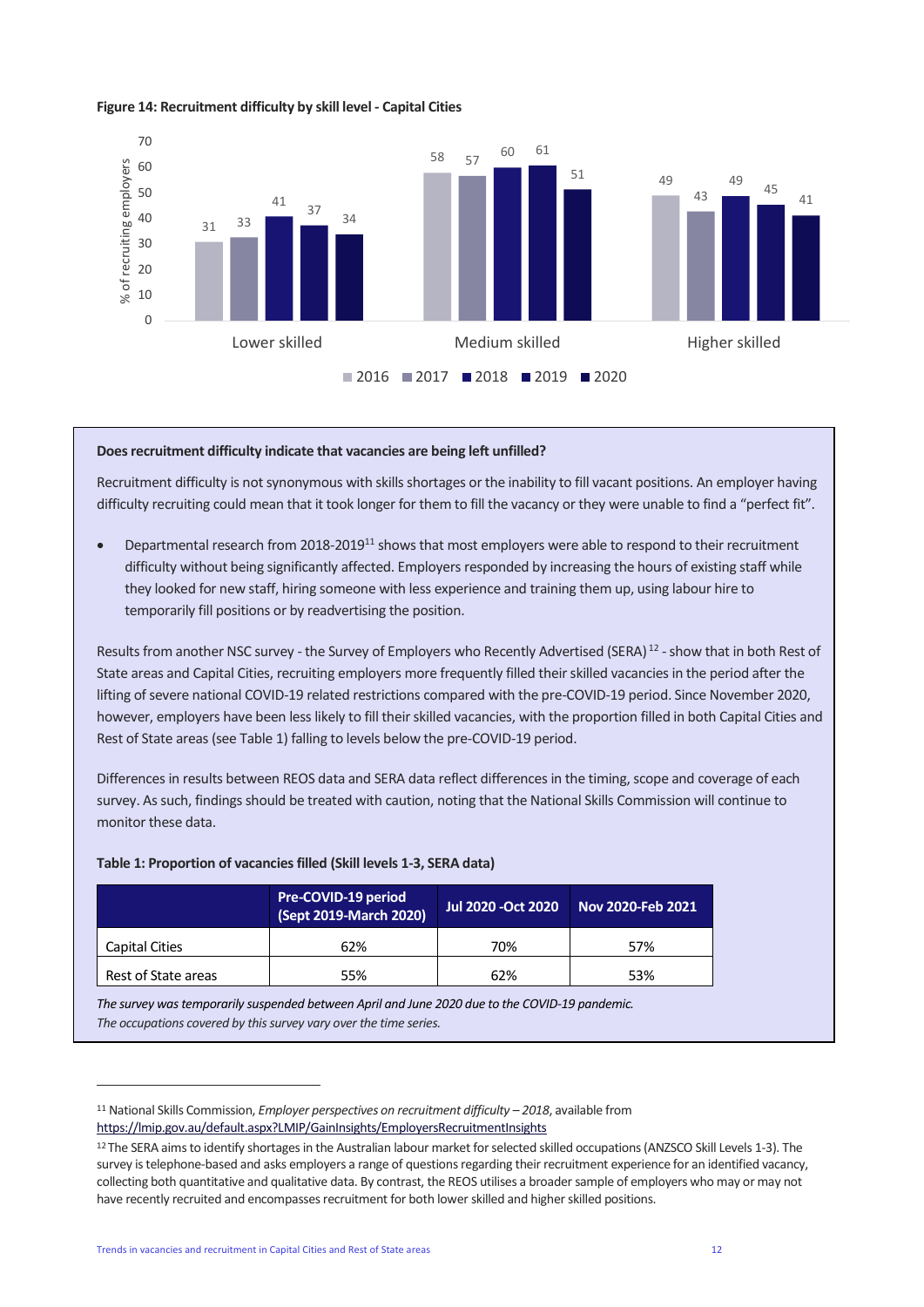Rates of recruitment difficulty vary by individual Rest of State and Capital City areas. For each region, Figure 15 shows the proportion of employers that recruited on the vertical axis; and the proportion of recruiting employers that had difficulty on the horizontal axis. Some notable trends include:

- In general, Rest of State areas tend to have higher rates of recruitment, as well as higher rates of difficulty amongst recruiting employers.
- Rest of WA and Rest of NT**<sup>13</sup>** had both high rates of recruitment and high rates of recruitment difficulty.
- Both Greater Melbourne and Rest of Victoria had relatively low rates of recruitment and low rates of recruitment difficulty.
- Greater Hobart had a moderate rate of recruitment, but the lowest rate of recruitment difficulty of any region.

**Figure 15: Rates of recruitment and recruitment difficulty (data from August to December 2020)**



Rest of WA, Rest of NSW and Rest of Queensland have shown the largest increase in the incidence of recruitment difficulty among recruiting employers compared with 2019, as shown in Figure 16. Notably, recruitment difficulty in the Rest of Victoria has increased only marginally.





<sup>13</sup> Result for Rest of NT is based on a small sample size.  $14$  Ibid.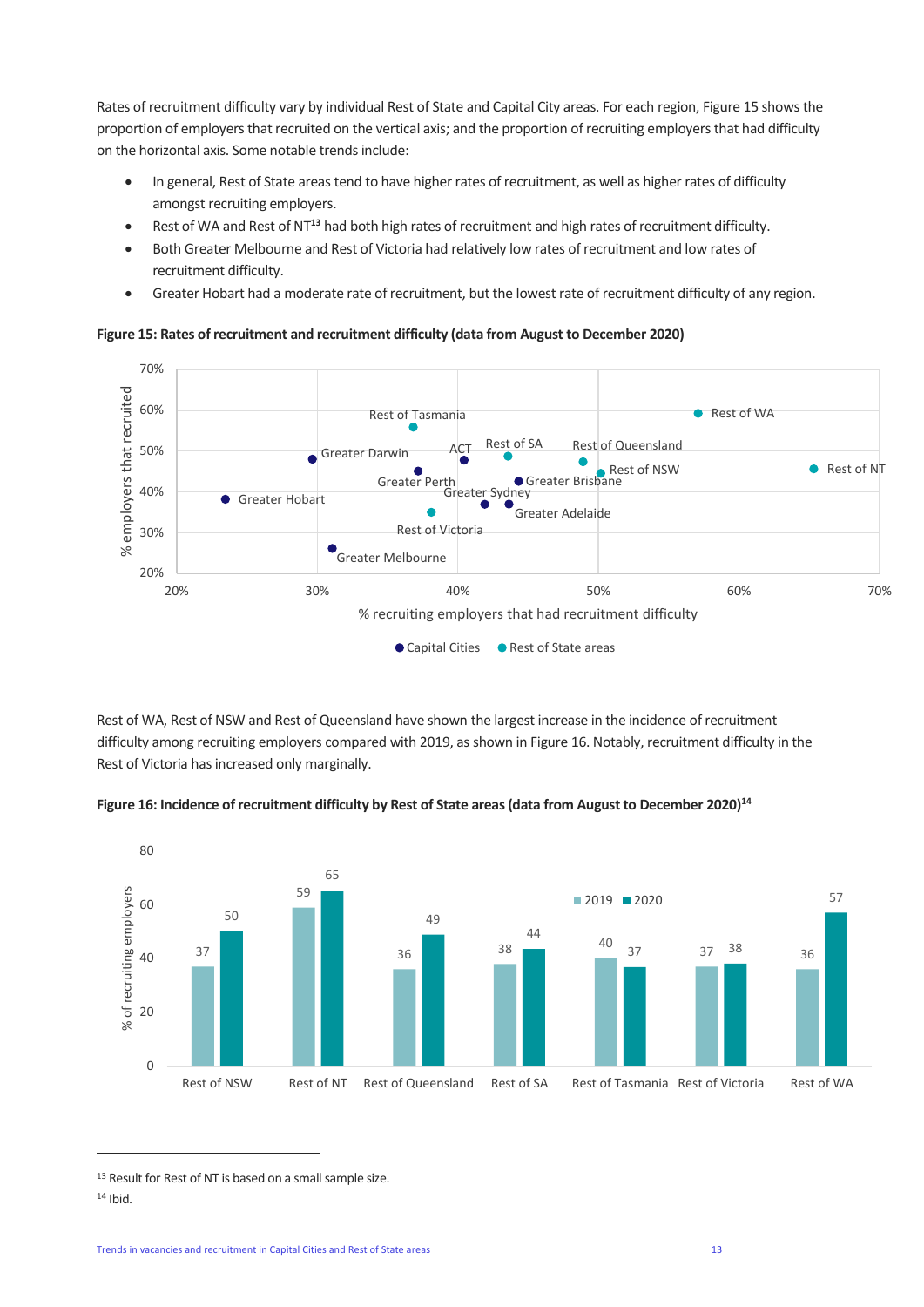#### **Recruitment difficulty in Rest of State areas by occupation and industry 15**

In Rest of State areas, recruitment difficulty increased from 2019 to 2020 for all major occupation groups except Professionals. The greatest increases were recorded for Community and Personal Service Workers (+16 percentage points), Labourers (+16 percentage points) and Machinery Operators and Drivers (+14 percentage points).





From 2019 to 2020, the proportion of employers reporting recruitment difficulty increased across all the reported industries<sup>16</sup> except for Professional, Scientific and Technical Services. The largest increases were recorded for Wholesale Trade (+21 percentage points), Accommodation and Food Services (+14 percentage points) and Manufacturing (+13 percentage points).



#### **Figure 18: Recruitment difficulty in Rest of State areas by industry**

<sup>&</sup>lt;sup>15</sup> Rest of State results for 2020 by industry and occupation are based on small sample sizes. Results for Managers have been excluded due to insufficient data. Note that these results do not give an indication of the availability of services by industry or occupation. That is, they do not account for the *volume* of recruitment for particular occupations or industries, just the incidence of recruitment difficulty that has occurred when the occupation has been recruited for.

<sup>16 &#</sup>x27;Reported industries' have been selected based on sample size. They encompass 7 of the 19 ANZSIC industry divisions: Health Care and Social Assistance, Manufacturing, Wholesale Trade, Accommodation and Food Services, Construction, Retail Trade, and Professional, Scientific and Technical Services.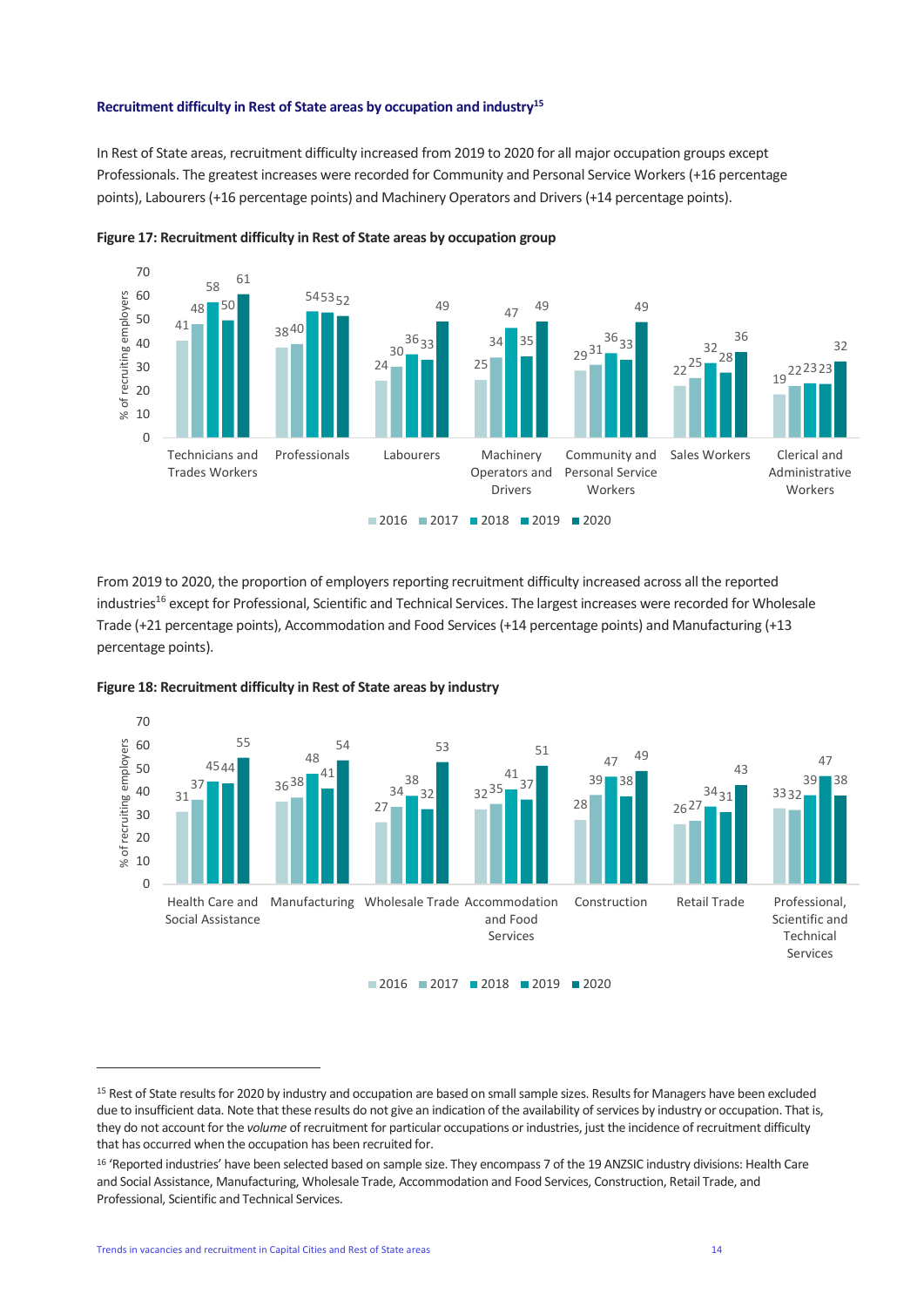### <span id="page-14-0"></span>2.4 Reasons for recruitment difficulty in  $2020^{17}$

Employers who reported recruitment difficulty were asked the reasons for their difficulty, with employers able to provide multiple answers. By far the two most common reasons mentioned by employers were a general lack of applicants (37%), and a lack of suitable applicants (35%). Other reasons included: applicants lacking technical skills (15%), COVID-19 impacting recruitment (11%), applicants lacking experience (10%) and the location of the business (9%).



#### **Figure 19: Reasons for recruitment difficulty (2020)**

*Note: employers could provide more than one response.*

The chart below shows the reasons for employers' recruitment difficulty by region type and skill level.<sup>18</sup> For this analysis, the 'Applicants were unsuitable' category was created by aggregating several categories: 'lack of suitable applicants', 'applicants lacked technical skills', 'applicants lacked experience', and 'applicants lacked employability skills'. The chart demonstrates that between September and December 2020:

- 'Applicants were unsuitable' was the dominant reason for employers' difficulty recruiting for higher skilled occupations, particularly in Capital Cities. For lower and medium skilled occupations, a general lack of applicants was also a common cause for difficulty in addition to applicants being unsuitable. For lower skilled occupations in Rest of State areas, a general lack of applicants was just as common a reason for difficulty as applicants being unsuitable.
- The employer's location was mentioned as a reason for difficulty by about one in five employers in Rest of State areas who had difficulty recruiting for medium or higher skilled occupations.



#### **Figure 20: Reasons for recruitment difficulty as a proportion of employers with difficulty**

Note that a time comparison of the above data is not available due to changes to this question over time.

<sup>17</sup> Reasons for recruitment difficulty collected from 21 September to 18 December 2020.

<sup>&</sup>lt;sup>18</sup> Disaggregated results on reasons for recruitment difficulty are based on a small sample size.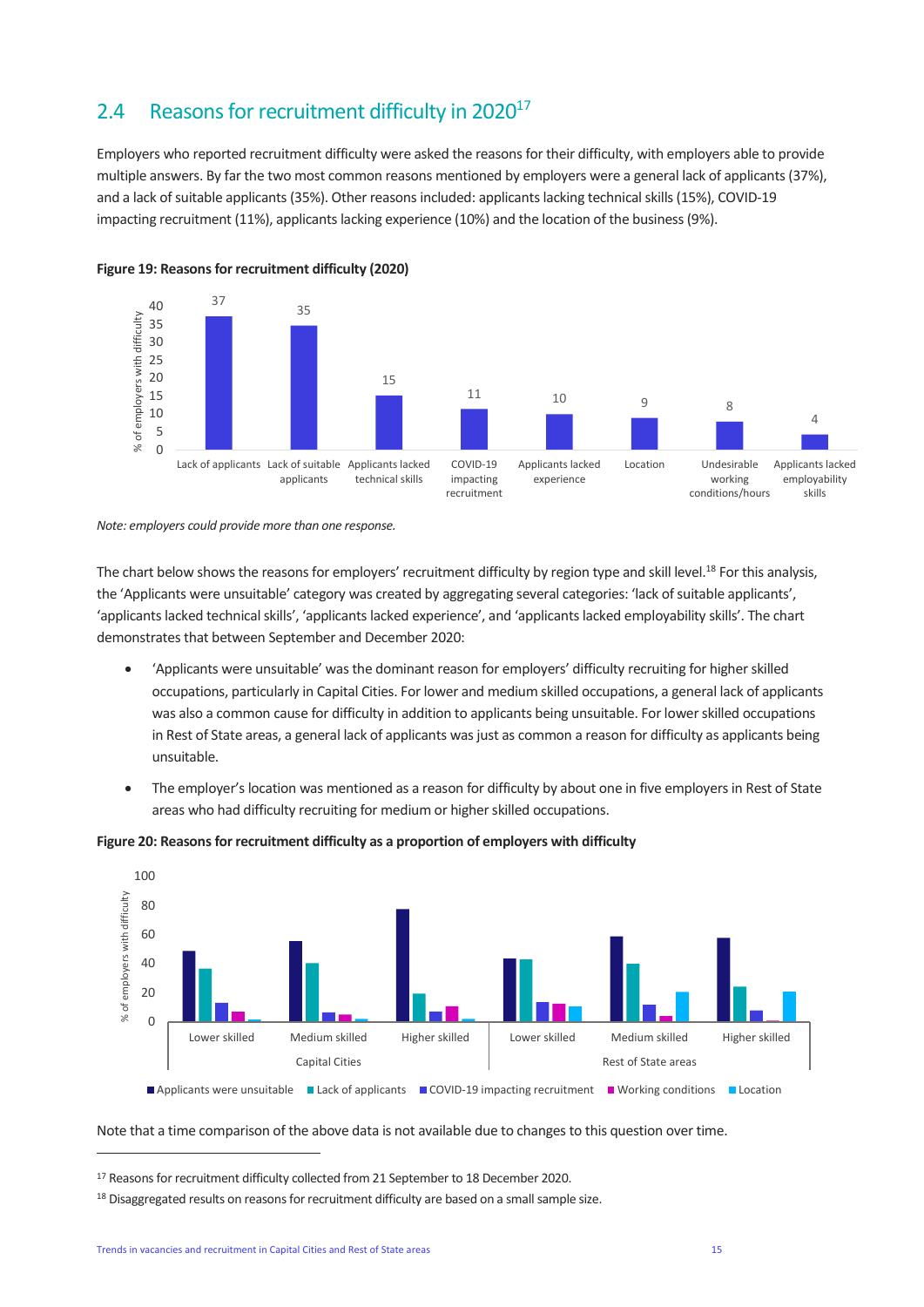#### **Further research planned for 2021 on recruitment difficulty**

Recruitment difficulty is an important ongoing area of investigation for the National Skills Commission. Further avenues of research in 2021 include:

- The recent addition of questions on unfilled vacancies into the REOS, to determine if employers were able to fill their vacancies, despite having difficulty
- Qualitative research, involving detailed discussions with employers to gain information on:
	- o Employers' perceptions on what made the recruitment process difficult
	- o The severity of employers' recruitment difficulty
	- o How long the position took to fill
	- o Whether the employer had to modify their recruitment to find staff.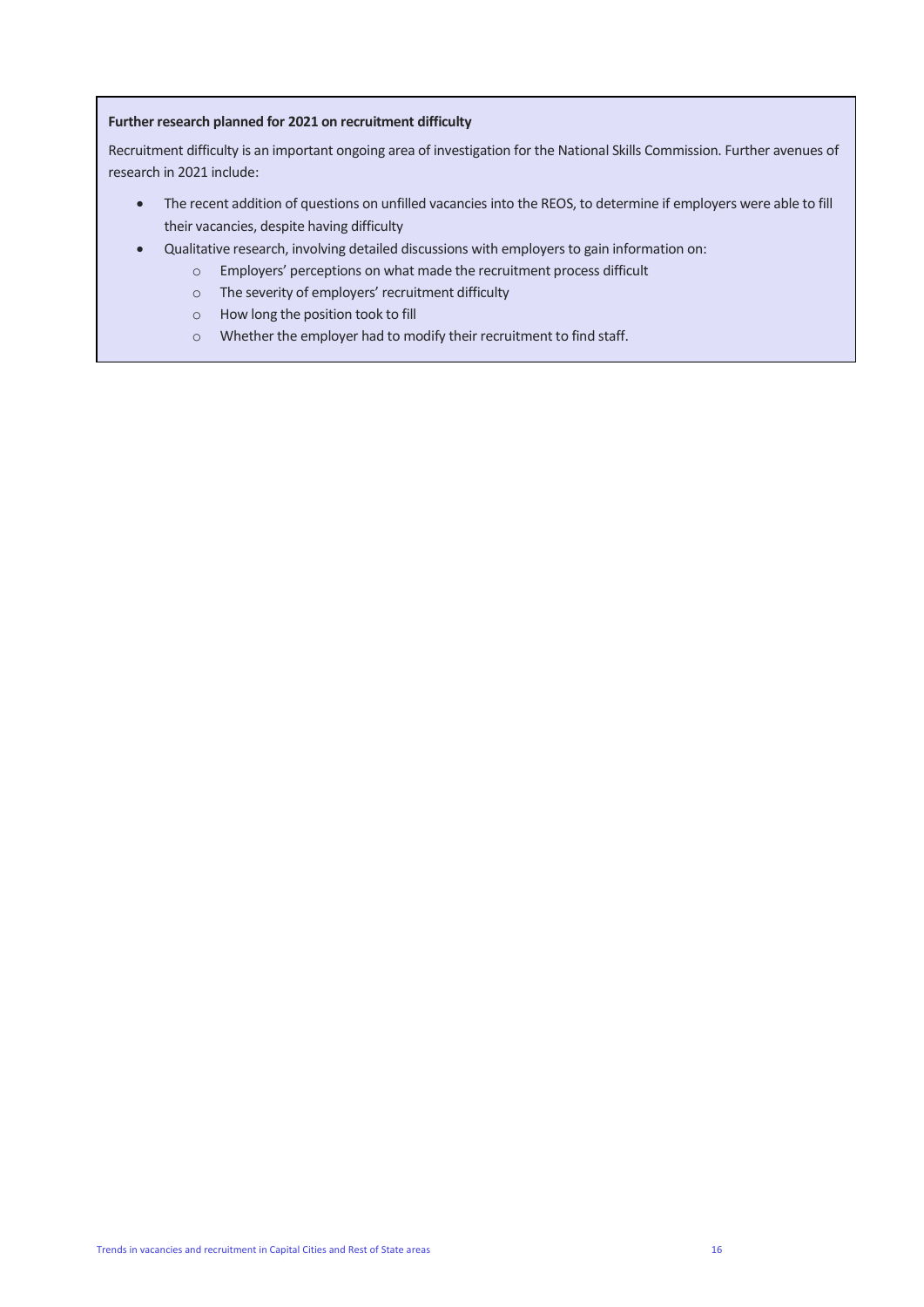# <span id="page-16-0"></span>Part 3 Insights from internal migration data

The movement of people between jobs across different geographies is difficult to measure. While a proxy – internal migration – can be used to understand the general dynamics in the movement of people, care should be taken when drawing conclusions on the labour market based on these data.

Internal migration data<sup>19</sup> from the ABS show that there is typically a net movement of people from Capital Cities to Rest of State areas (although as Figure 23 shows, this is mainly due to flows away from Sydney and Melbourne when considering *within* State movements).

For Capital Cities, while both arrivals and departures have declined over the past year, the net flow to cities has decreased. While this has typically been reported in the media as an 'exodus' from Capital Cities to the Rest of State areas, it is largely due to a decline in departures from Rest of State areas to Capital Cities since around the year to September 2019 (Figure 22). Arrivals to Capital Cities have declined more than departures from Capital Cities (Figure 21).









<sup>19</sup> ABS, *Regional internal migration estimates, provisional*, September 2020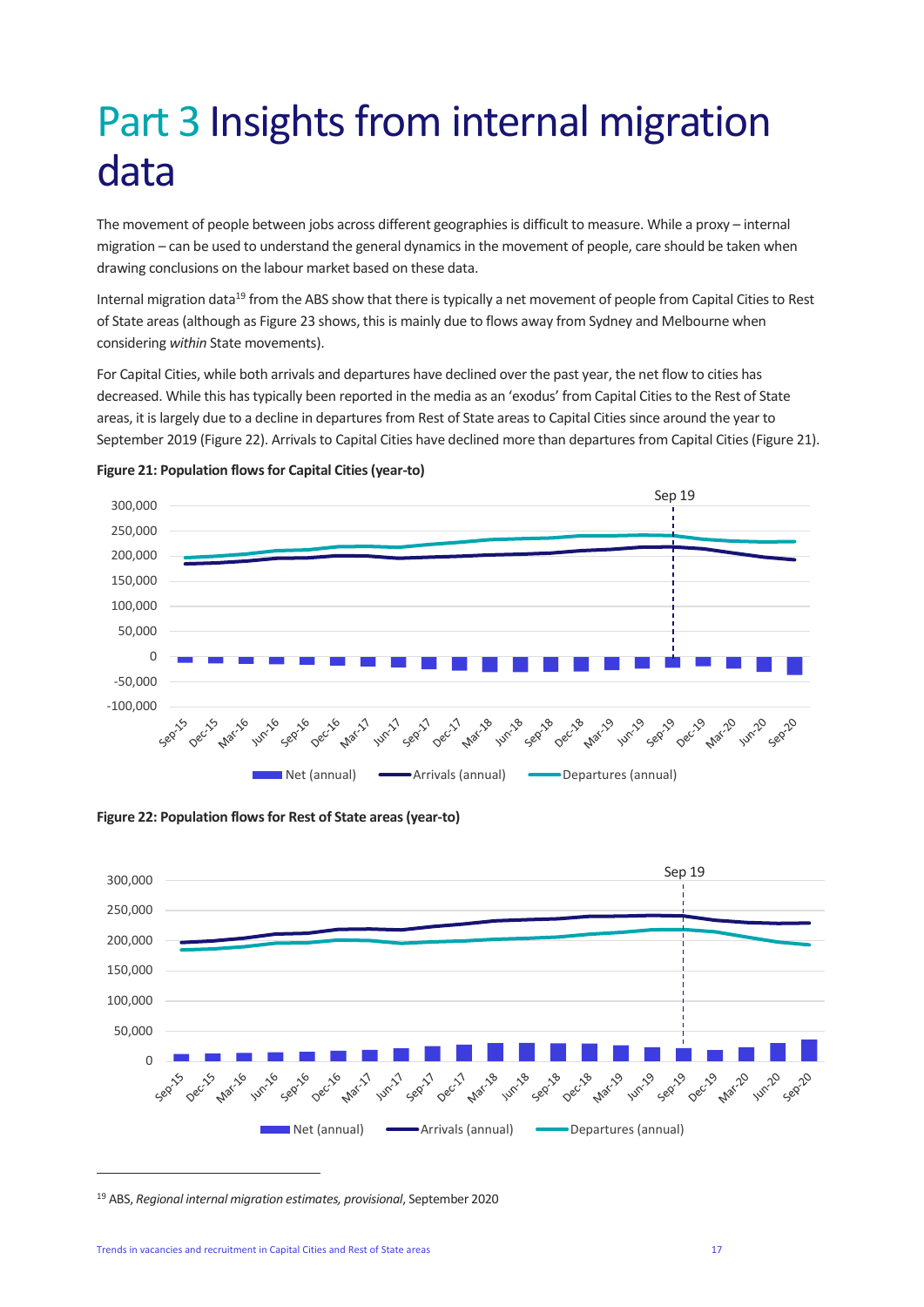The increase in the net flow from Capital Cities to Rest of State areas is largely driven by movements within New South Wales and Victoria, with Sydney and Melbourne typically seeing more people move to other parts of New South Wales and Victoria respectively (rather than the other way around). The general exception to the direction of this net flow is the 15-24 year age group, which typically sees more young people moving to the Capital Cities than the Rest of State areas. In Western Australia and Queensland, the opposite pattern is generally observed with the net flow to Brisbane and Perth from the surrounding regions more than offsetting flows the other way. Over the course of the past year, the net flow has increased and now sits at a higher level than the decade average for these cities.





Average last decade (to Dec-19) Last 12 months

Trends in vacancies and recruitment in Capital Cities and Rest of State areas 18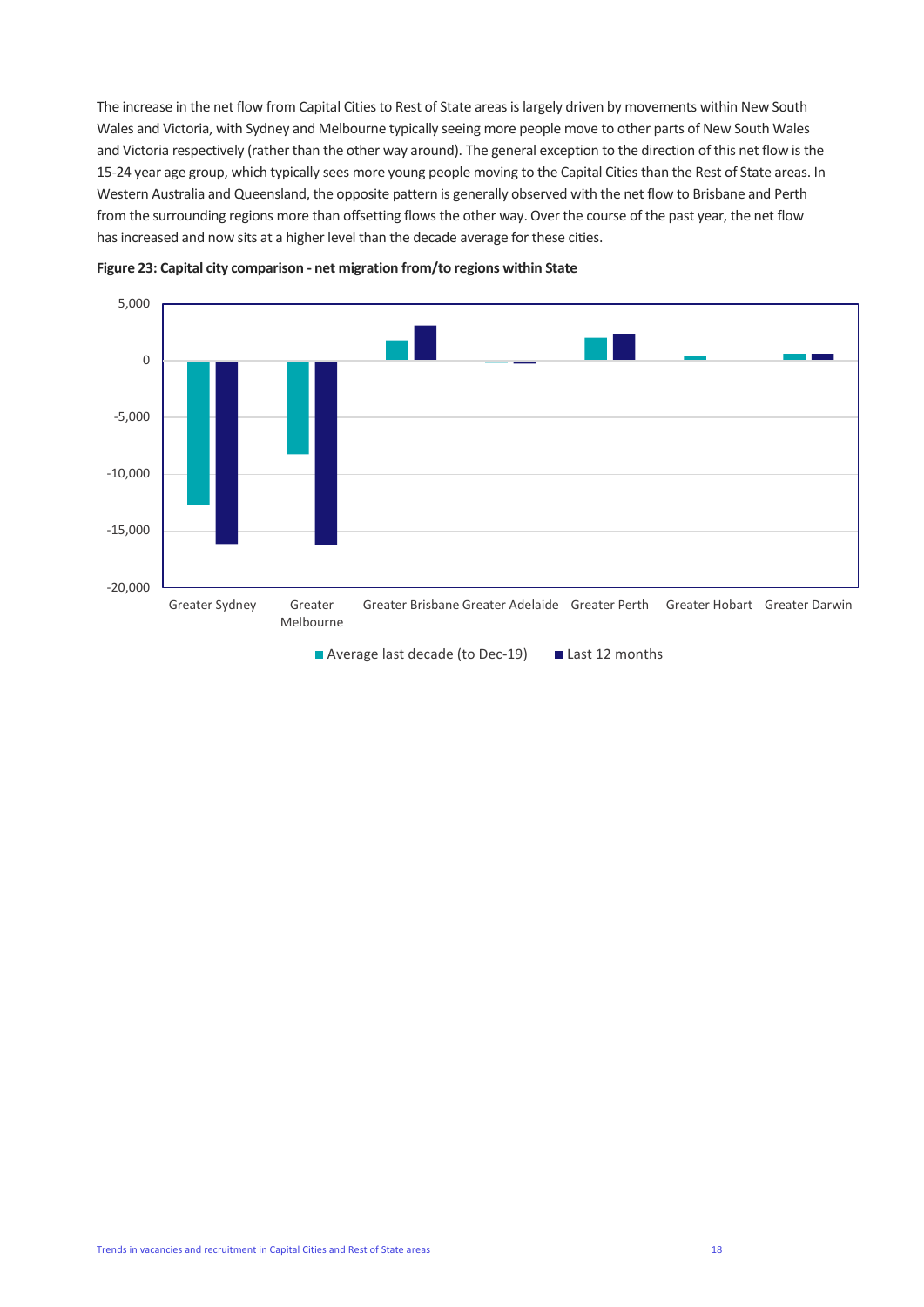# <span id="page-18-0"></span>Appendix A Further results from the IVI (February 2021)

Disaggregated to the regional level, widespread recruitment activity recovery is observable with job advertisements now exceeding pre-COVID-19 levels for 35 of the 37 IVI regions in February 2021. The Dubbo & Western NSW region has recorded the strongest increase from pre-COVID-19 levels (up by 111.6% or 810 job advertisements), followed by Southern Highlands & Snowy NSW (80.4% or 410 job advertisements), NSW North Coast (79.1% or 1,600 job advertisements), Fleurieu Peninsula & Murray Mallee SA (78.5% or 340 job advertisements), and Riverina & Murray NSW (70.2% or 780 job advertisements).

Sydney and Melbourne remain the only IVI regions with recruitment activity below pre-COVID-19 levels, down by 5.5% or 2,600 job advertisements and 2.6% or 1,000 job advertisements respectively.

- Overall, Capital City areas have recorded an average increase of 6.9% (9,000 job advertisements) from pre-COVID-19 levels. By comparison, job advertisements in Rest of State areas increased by an average of 45.0% (16,400 job advertisements) from pre-COVID-19 levels.
- Despite average job advertisements growth in Rest of State areas far outpacing Capital City regions, the majority of recruitment activity remains concentrated in Capital Cities; reflective of the population distribution across Australia. February 2021 data show 72.7% of all job advertisements were recorded in Capital City areas.

| <b>Classification</b> |                                                       | Number of job         | <b>Monthly change</b> |       | Pre-COVID-19<br>Comparison* |          |
|-----------------------|-------------------------------------------------------|-----------------------|-----------------------|-------|-----------------------------|----------|
| <b>IVI Region</b>     |                                                       | <b>advertisements</b> | (%)                   | (no.) | (%)                         | (no.)    |
|                       | <b>New South Wales</b>                                |                       |                       |       |                             |          |
| Rest of State         | Blue Mountains, Bathurst & Central West<br><b>NSW</b> | 1,600                 | 8.4%                  | 130   | 55.4%                       | 580      |
| <b>Rest of State</b>  | Dubbo & Western NSW                                   | 1,500                 | 12.1%                 | 170   | 111.6%                      | 810      |
| <b>Rest of State</b>  | <b>Gosford &amp; Central Coast</b>                    | 1,500                 | 3.5%                  | 50    | 30.5%                       | 340      |
| <b>Rest of State</b>  | Illawarra & South Coast                               | 2,300                 | 9.4%                  | 200   | 66.8%                       | 910      |
| <b>Rest of State</b>  | <b>NSW North Coast</b>                                | 3,600                 | 10.7%                 | 350   | 79.1%                       | 1,600    |
| <b>Rest of State</b>  | Newcastle & Hunter                                    | 4,700                 | 7.8%                  | 340   | 39.8%                       | 1,300    |
| <b>Rest of State</b>  | Riverina & Murray                                     | 1,900                 | 8.0%                  | 140   | 70.2%                       | 780      |
| <b>Rest of State</b>  | Southern Highlands & Snowy                            | 920                   | 6.9%                  | 60    | 80.4%                       | 410      |
| <b>Capital City</b>   | Sydney                                                | 44,000                | 15.2%                 | 5,800 | $-5.5%$                     | $-2,600$ |
| <b>Rest of State</b>  | Tamworth & North West NSW                             | 900                   | 8.7%                  | 70    | 66.3%                       | 360      |
|                       | <b>Victoria</b>                                       |                       |                       |       |                             |          |
| <b>Rest of State</b>  | <b>Ballarat &amp; Central Highlands</b>               | 850                   | 6.9%                  | 50    | 37.5%                       | 230      |
| <b>Rest of State</b>  | Bendigo & High Country                                | 2,800                 | 7.5%                  | 200   | 55.5%                       | 1,000    |
| <b>Rest of State</b>  | Geelong & Surf Coast                                  | 1,900                 | 4.2%                  | 80    | 17.9%                       | 290      |
| <b>Rest of State</b>  | Gippsland                                             | 2,000                 | 7.6%                  | 140   | 50.3%                       | 670      |
| <b>Capital City</b>   | <b>Melbourne</b>                                      | 38,500                | 18.2%                 | 5,900 | $-2.6%$                     | $-1,000$ |
| <b>Rest of State</b>  | Wimmera & Western                                     | 840                   | 6.9%                  | 50    | 40.9%                       | 240      |
| Queensland            |                                                       |                       |                       |       |                             |          |
| <b>Capital City</b>   | <b>Brisbane</b>                                       | 22,100                | 16.2%                 | 3,100 | 23.1%                       | 4,100    |
| <b>Rest of State</b>  | <b>Central Queensland</b>                             | 2,800                 | 5.0%                  | 130   | 28.1%                       | 610      |
| <b>Rest of State</b>  | Far North Queensland                                  | 4,700                 | 3.1%                  | 140   | 9.9%                        | 430      |
| <b>Rest of State</b>  | Gold Coast                                            | 4,700                 | 6.0%                  | 270   | 45.2%                       | 1,500    |

#### **Table A1: Recruitment activity by region – February 2021 Summary**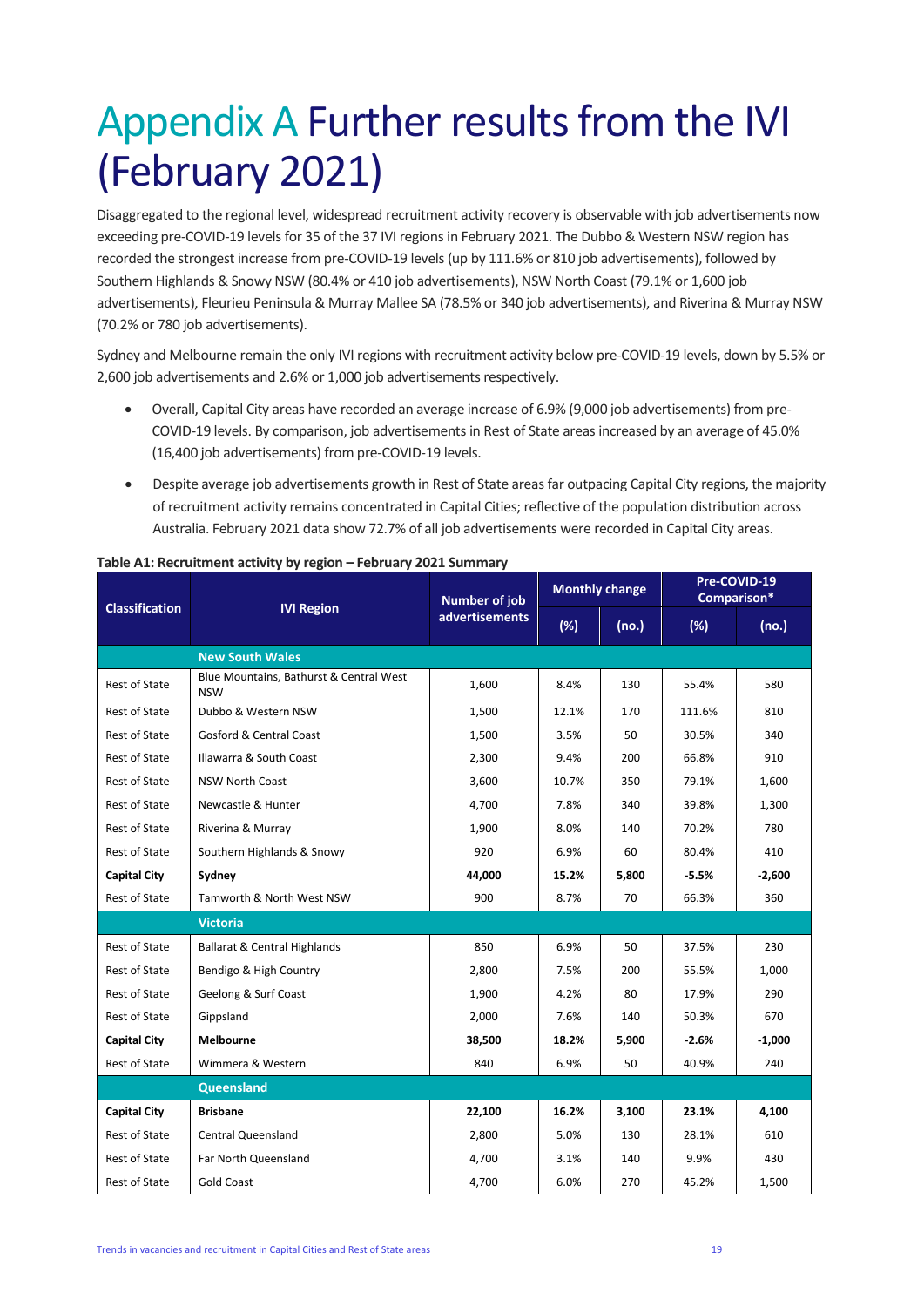| <b>Rest of State</b>      | <b>Outback Queensland</b>              | 490     | 3.3%    | 20     | 12.6% | 50     |
|---------------------------|----------------------------------------|---------|---------|--------|-------|--------|
| Rest of State             | Sunshine Coast                         | 2,700   | 8.4%    | 210    | 70.1% | 1,100  |
| <b>Rest of State</b>      | Toowoomba & South West QLD             | 1,800   | 6.0%    | 100    | 53.2% | 630    |
|                           | <b>South Australia</b>                 |         |         |        |       |        |
| <b>Capital City</b>       | <b>Adelaide</b>                        | 9,300   | 13.6%   | 1,100  | 39.4% | 2,600  |
| <b>Rest of State</b>      | Fleurieu Peninsula & Murray Mallee     | 780     | 10.8%   | 80     | 78.5% | 340    |
| <b>Rest of State</b>      | Port Augusta & Eyre Peninsula          | 500     | 8.8%    | 40     | 49.8% | 170    |
| <b>Rest of State</b>      | Yorke Peninsula & Clare Valley         | 240     | 10.4%   | 20     | 41.9% | 70     |
|                           | <b>Western Australia</b>               |         |         |        |       |        |
| <b>Rest of State</b>      | Goldfields & Southern WA               | 1,800   | 1.3%    | 20     | 41.1% | 530    |
| <b>Capital City</b>       | Perth                                  | 17,000  | 8.6%    | 1,300  | 34.4% | 4,300  |
| <b>Rest of State</b>      | Pilbara & Kimberley                    | 2,000   | $-1.9%$ | $-40$  | 31.1% | 480    |
| <b>Rest of State</b>      | South West WA                          | 1,100   | 0.3%    | 0      | 59.7% | 400    |
|                           | <b>Tasmania</b>                        |         |         |        |       |        |
| <b>Capital City</b>       | <b>Hobart &amp; Southeast Tasmania</b> | 1,300   | 13.2%   | 150    | 25.2% | 260    |
| <b>Rest of State</b>      | Launceston & Northeast Tasmania        | 570     | 8.3%    | 40     | 32.2% | 140    |
| <b>Rest of State</b>      | North West Tasmania                    | 450     | 5.0%    | 20     | 67.4% | 180    |
| <b>Northern Territory</b> |                                        |         |         |        |       |        |
| <b>Capital City</b>       | Darwin                                 | 1,600   | 11.7%   | 170    | 38.4% | 450    |
| <b>Rest of State</b>      | Regional Northern Territory            | 690     | 9.4%    | 60     | 41.5% | 200    |
|                           | <b>Australian Capital Territory</b>    |         |         |        |       |        |
| <b>Capital City</b>       | Canberra & ACT                         | 6,600   | 9.3%    | 560    | 13.8% | 800    |
|                           | <b>Rest of State Total</b>             | 52,700  | 6.3%    | 3,100  | 45.0% | 16,400 |
|                           | <b>Capital City Total</b>              | 140,300 | 14.9%   | 18,200 | 6.9%  | 9,000  |

*Source: National Skills Commission, Internet Vacancy Index, seasonally adjusted data, February 2021. Note:*

*\* Pre-COVID-19 job advertisement levels are defined as the 12-month average in the seasonally adjusted IVI series to February 2020.* 

*\*\* Seasonally adjusted estimates at the regional level of detail are not currently released publicly.*

*\*\*\* The sum of regional results may not match State/National totals due to geographical coding to 'other regions' within states. Further, series are separately seasonally adjusted and are non-additive.*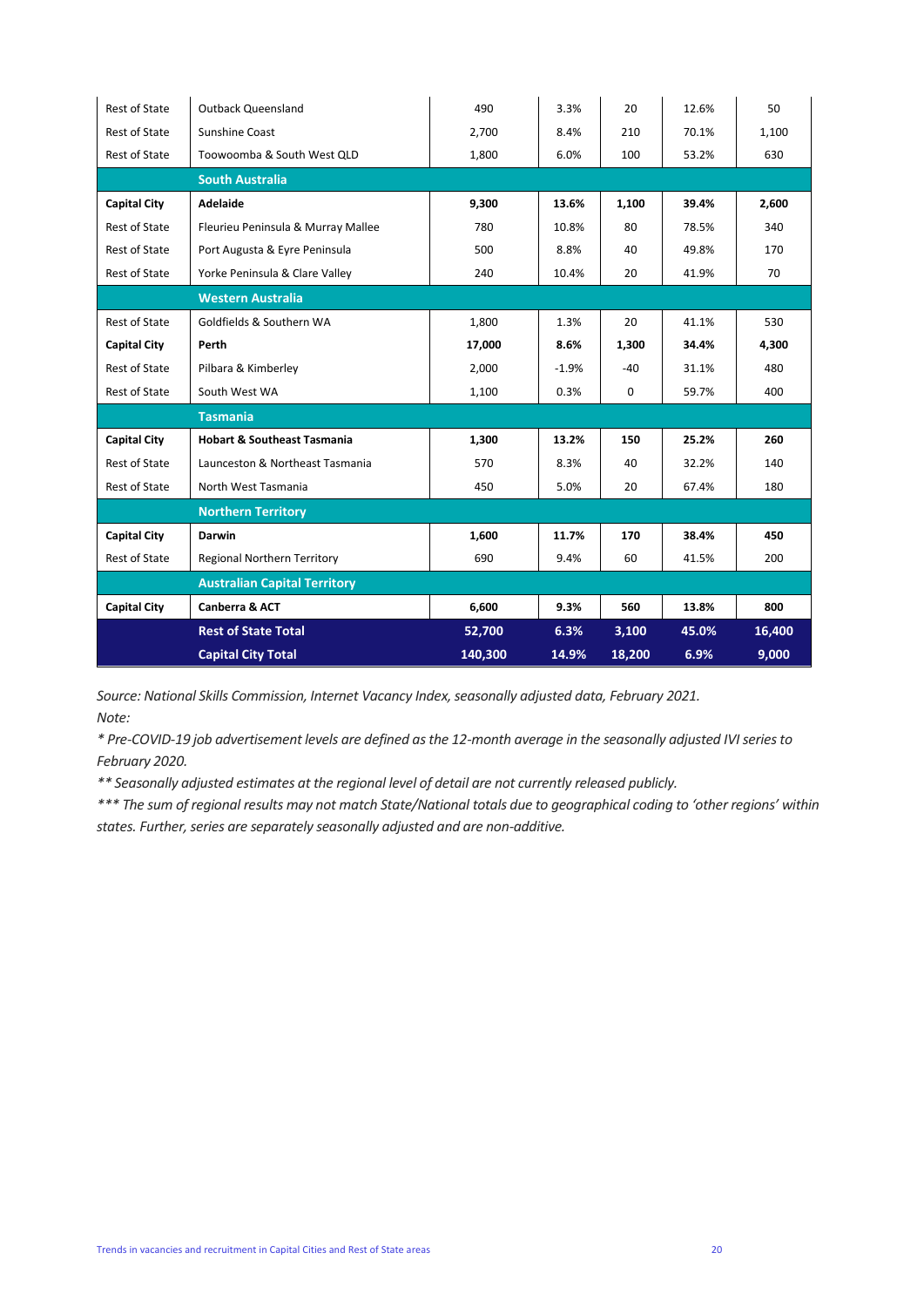Figure A1 highlights the change in employers' recruitment methods usage from 2019 to 2020. Notably, there has been little change in the proportion of employers that used online job boards, indicating that the large shifts seen in IVI in Rest of State areas over the past year are unlikely to be due to shifts in recruitment methods usage. There have been declines in the rates of usage of word of mouth, advertising in the newspaper, and recruiting from job seekers who approach the business, while the usage of social media has increased.



**Figure A1: Usage of recruitment methods from 2019 to 2020 - Rest of State areas**

*Note: employers could select more than one method.*

*Source: National Skills Commission, Recruitment Experiences and Outlook Survey (August to December 2020); and the Survey of Employers' Recruitment Experiences (2019)*

Recruitment activity recovery in Rest of State areas has outpaced that observed in Capital Cities for all Skill Level groups. In both Rest of State and Capital City areas, Skill Level 5 occupations (commensurate with a Certificate I or secondary education level) recorded the strongest recovery, up by 66.3% and 25.2% from pre-COVID-19 levels respectively.

• While strong growth in recruitment activity continues to be observed in lower skilled occupation groups (Skill Levels 4 and 5), it is important to understand this activity in the context of the impact of COVID-19 on employment. Of the total drop in employment observed in response to the COVID-19 economic shock over the quarter to May 2020, 71.7% (580,500 persons) was concentrated in lower skilled occupations<sup>20</sup>.

While recruitment activity recovery for higher skilled occupations (Skill Levels 1 and 2) in Rest of State areas has seen job advertisements exceed pre-COVID-19 levels, in Capital Cities recruitment activity recovery for these Skill Level groups has been notably weaker. February 2021 results show recruitment activity for higher skill occupations is now commensurate with pre-COVID-19 level in Capital Cities, down slightly by 0.4% and 0.5% for Skill Level 1 and Skill Level 2 occupations respectively. This is indicative of a delayed recovery in recruitment activity for professional positions in Capital City areas compared to Rest of State areas.

<sup>&</sup>lt;sup>20</sup> ABS Labour Force Survey, Detailed, Quarterly, cat no. 6291.0.55.003 February 2021, National Skills Commission seasonally adjusted data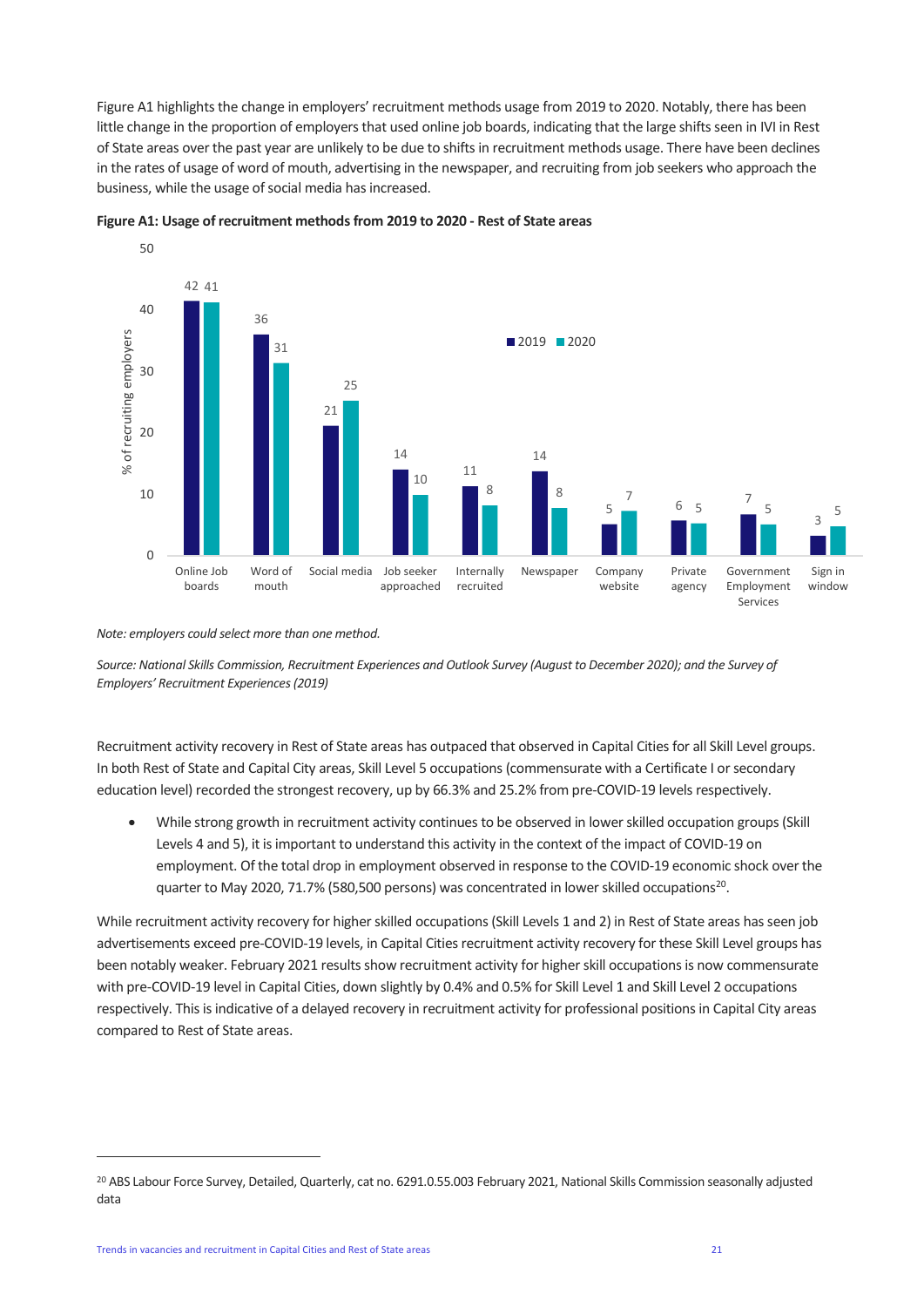|                                                      | <b>Number of job</b>  |       | <b>Monthly change</b> | Pre-COVID-19<br>Comparison* |        |
|------------------------------------------------------|-----------------------|-------|-----------------------|-----------------------------|--------|
| <b>Skill Level</b>                                   | <b>advertisements</b> | (%)   | (no.)                 | (%)                         | (no.)  |
| <b>Rest of State</b>                                 |                       |       |                       |                             |        |
| Skill Level 1 - Bachelor degree or higher            | 14,800                | 9.9%  | 1,300                 | 30.0%                       | 3,400  |
| Skill Level 2 - Advanced Diploma or Diploma          | 5,400                 | 7.2%  | 370                   | 46.7%                       | 1,700  |
| Skill Level 3 - Certificate IV or III* (Skilled VET) | 8,000                 | 3.6%  | 280                   | 41.1%                       | 2,300  |
| Skill Level 4 - Certificate II or III                | 15,200                | 5.5%  | 790                   | 49.8%                       | 5,100  |
| Skill Level 5 - Certificate I or secondary education | 9,000                 | 3.0%  | 260                   | 66.3%                       | 3,600  |
| <b>Capital City</b>                                  |                       |       |                       |                             |        |
| Skill Level 1 - Bachelor degree or higher            | 55,700                | 13.8% | 6,700                 | $-0.4%$                     | $-220$ |
| Skill Level 2 - Advanced Diploma or Diploma          | 12,900                | 18.0% | 2,000                 | $-0.5%$                     | $-70$  |
| Skill Level 3 - Certificate IV or III* (Skilled VET) | 17,700                | 7.5%  | 1,200                 | 13.3%                       | 2,100  |
| Skill Level 4 - Certificate II or III                | 38,300                | 13.0% | 4,400                 | 10.1%                       | 3,500  |
| Skill Level 5 - Certificate I or secondary education | 15,100                | 8.2%  | 1,100                 | 25.2%                       | 3,000  |

#### **Table A2: Recruitment activity by Skill Level group and region – February 2021**

*Source: National Skills Commission, Internet Vacancy Index, seasonally adjusted data, February 2021. Note:*

*\* Pre-COVID-19 job advertisement levels are defined as the 12-month average in the seasonally adjusted IVI series to February 2020.* 

*\*\* Seasonally adjusted estimates at the regional level of detail are not currently released publicly.*

*\*\*The sum of skill level group results may not match totals as seasonally adjusted data are non-additive.*

As shown in Table A3, the occupations with the largest number of job advertisements were similar across Capital Cities and Rest of State areas, with four occupations appearing in the top 10 in both. This was similar when looking at occupations that have recorded the largest increase in job advertisements over the year to February 2021 (see Table A4), with seven occupations appearing in the top 10 largest increases in job advertisements in both Capital Cities and Rest of State areas.

#### Table A3: Largest recruiting occupations (ANZSCO four-digit) by region - February 2021.

| Capital City                             | Job advertisements | <b>Rest of State</b>                 | Job advertisements |
|------------------------------------------|--------------------|--------------------------------------|--------------------|
| <b>General Clerks</b>                    | 6,100              | <b>General Clerks</b>                | 2,400              |
| Software and Applications<br>Programmers | 5,100              | Sales Assistants (General)           | 2,400              |
| Sales Assistants (General)               | 4,700              | <b>Registered Nurses</b>             | 2,200              |
| <b>Advertising and Sales Managers</b>    | 3,900              | <b>Other Miscellaneous Labourers</b> | 1,300              |
| <b>Registered Nurses</b>                 | 3,100              | Aged and Disabled Carers             | 1,200              |
| <b>Construction Managers</b>             | 2,300              | <b>Motor Mechanics</b>               | 1,000              |
| Accountants                              | 2,300              | Chefs                                | 1,000              |
| <b>ICT Business and Systems Analysts</b> | 2,300              | <b>Metal Fitters and Machinists</b>  | 850                |
| Human Resource Professionals             | 2,100              | <b>Commercial Cleaners</b>           | 820                |
| <b>Other Miscellaneous Labourers</b>     | 2,100              | <b>Truck Drivers</b>                 | 820                |

*\*Source: National Skills Commission, Internet Vacancy Index, three-month average of original data, February 2021*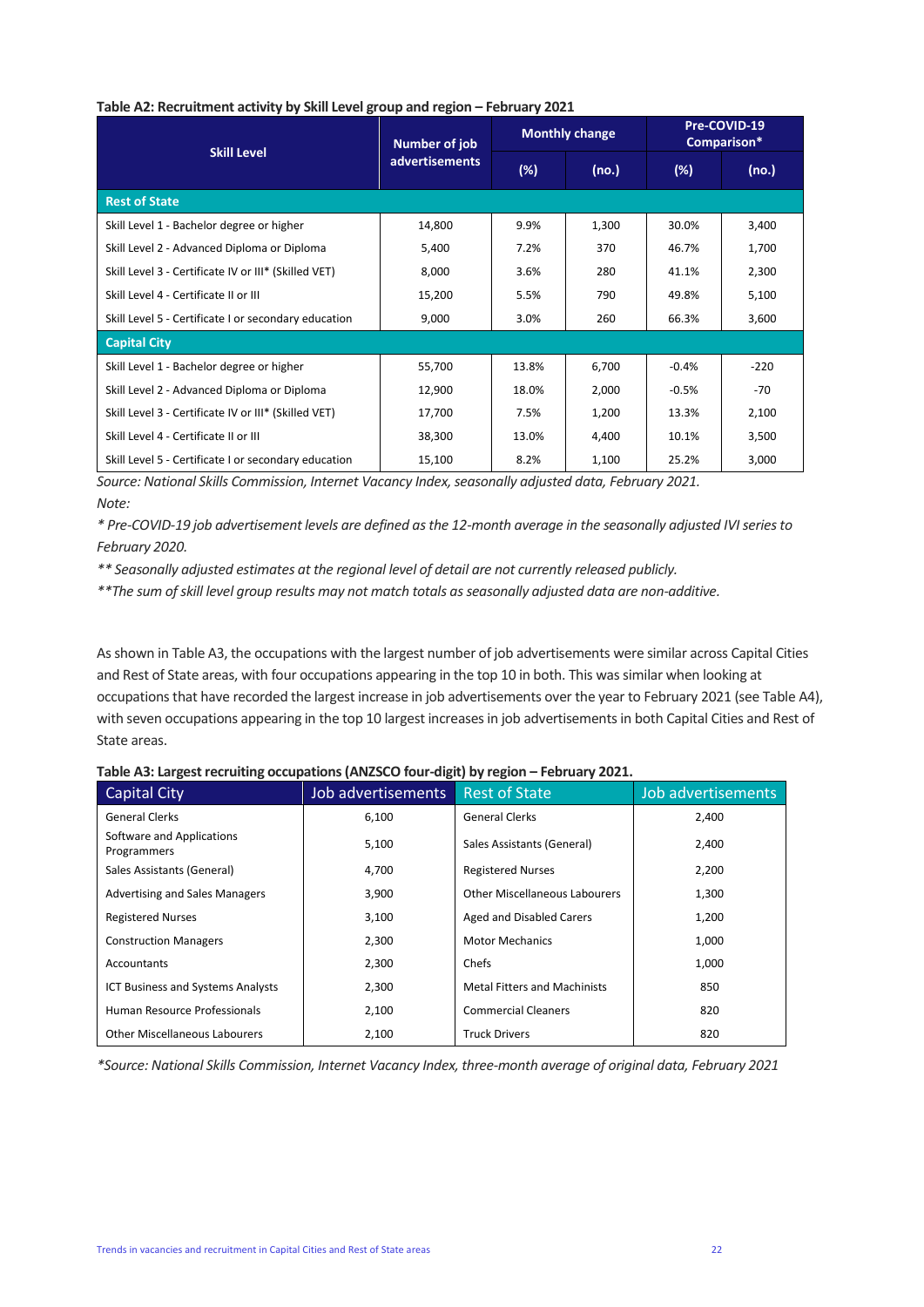Table A4: Largest annual growth in job advertisements by occupations (ANZSCO four-digit) and region - February 2021.

| Capital City                       | Job advertisements<br>- Annual change | <b>Rest of State</b>                 | Job advertisements<br>- Annual change |  |
|------------------------------------|---------------------------------------|--------------------------------------|---------------------------------------|--|
| <b>Registered Nurses</b>           | 830                                   | Sales Assistants (General)           | 1,000                                 |  |
| <b>Waiters</b>                     | 720                                   | <b>General Clerks</b>                | 750                                   |  |
| <b>General Clerks</b>              | 560                                   | <b>Registered Nurses</b>             | 660                                   |  |
| Sales Assistants (General)         | 540                                   | Aged and Disabled Carers             | 450                                   |  |
| Other Miscellaneous Labourers      | 520                                   | <b>Commercial Cleaners</b>           | 430                                   |  |
| <b>Bar Attendants and Baristas</b> | 510                                   | Waiters                              | 390                                   |  |
| Storepersons                       | 500                                   | <b>Other Miscellaneous Labourers</b> | 390                                   |  |
| <b>Motor Mechanics</b>             | 470                                   | Chefs                                | 370                                   |  |
| <b>Commercial Cleaners</b>         | 470                                   | <b>Motor Mechanics</b>               | 320                                   |  |
| Kitchenhands                       | 460                                   | <b>Truck Drivers</b>                 | 300                                   |  |

*\*Source: National Skills Commission, Internet Vacancy Index, three-month average of original data, February 2021*